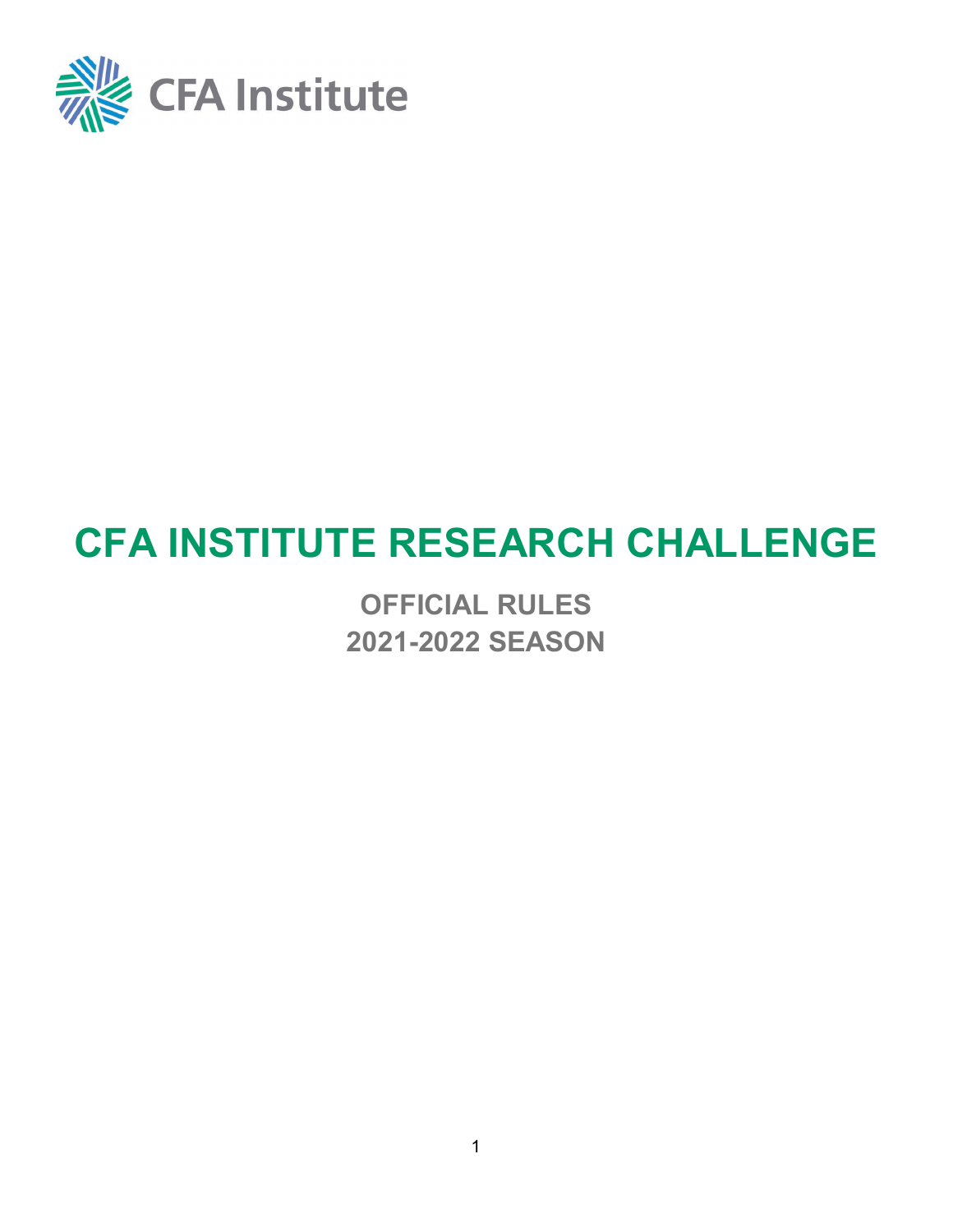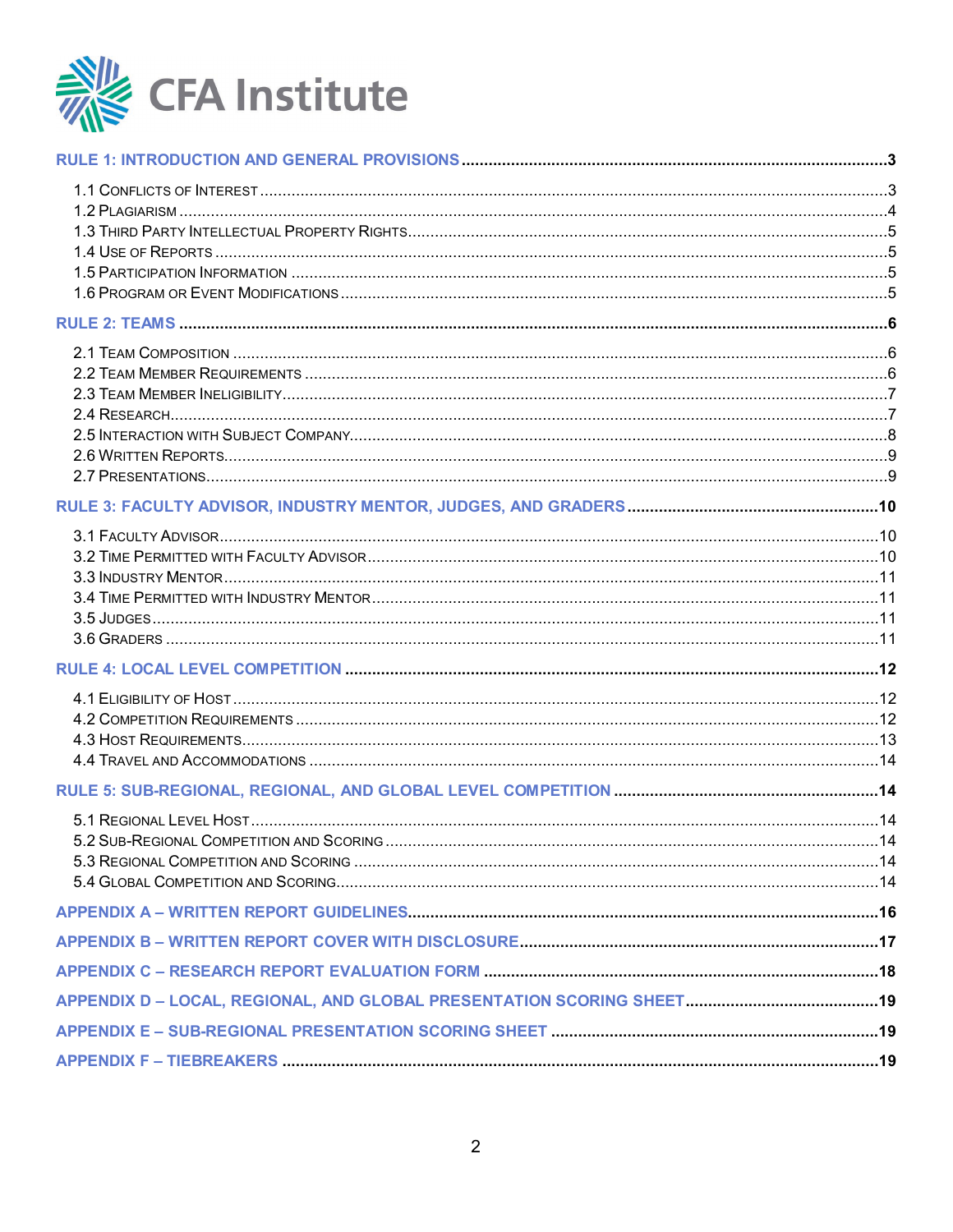

# <span id="page-2-0"></span>**RULE 1: INTRODUCTION AND GENERAL PROVISIONS**

The CFA Institute Research Challenge is a competition between university-sponsored teams that research a designated publicly traded company, prepare a written report on that selected company, and then present their findings to a panel of judges. The competition has four levels: local, sub-regional, regional, and global. Winners at the local level advance to compete against teams within their geographic region at the sub-regional level. Winning teams at the sub-regional level advance to compete at the regional level. Winning teams at the regional level advance to compete at the global level. One team is designated the ultimate winning team, or champion, at the global level. The decisions of CFA Institute interpreting these rules shall be final and binding upon all teams and local level hosts.

Local level competitions are hosted by approved local level hosts. Local level hosts are responsible for the administration of the CFA Institute Research Challenge at the local level. No decision by the local level host regarding the administration of the local level competition shall conflict with these rules and in the event of any conflict, these rules shall govern. Local level hosts may add additional requirements regarding the administration of their local level competition as long as those requirements do not conflict with these rules.

CFA Institute is committed to creating a welcoming and safe environment for the Research Challenge where fairness, opportunity, and trust exist, allowing teams to leverage the diverse talents and perspectives of their Participants. Participants in the Research Challenge are ambassadors of their university, the Local Host, and CFA Institute. Actions in their professional and personal lives should reflect positively on CFA Institute, the Research Challenge, the Local Host, and the participant's university.

## **1.1 Conflicts of Interest**

All participants in the CFA Institute Research Challenge, including hosts, teams, team members, industry mentors, faculty advisors, judges, and graders have an obligation to avoid actual or potential conflicts of interest with their participation. A conflict of interest is any matter that could reasonably be expected to impair an individual's independence and objectivity or interfere with an individual's duties. A conflict may be actual or perceived. As an example, a conflict of interest may exist when a participant or a participant's family member or close friend is involved in activities that affect the participant's ability to perform his or her role fairly and impartially, but conflicts of interest can arise even without a personal relationship. Hosts, mentors, and advisors also have an obligation to avoid purposefully or inadvertently pressuring teams to make a particular investment recommendation.

To avoid any actual or perceived conflicts of interest, each participant must disclose to CFA Institute in writing any potential conflicts, including but not limited to any ownership interest in the subject company and any close personal or professional relationships with employees at the subject company. Judges and graders must further disclose any close personal or professional relationship with team members, mentors, or faculty advisors. Potential conflicts of interest must be disclosed promptly upon becoming aware of the potential conflict.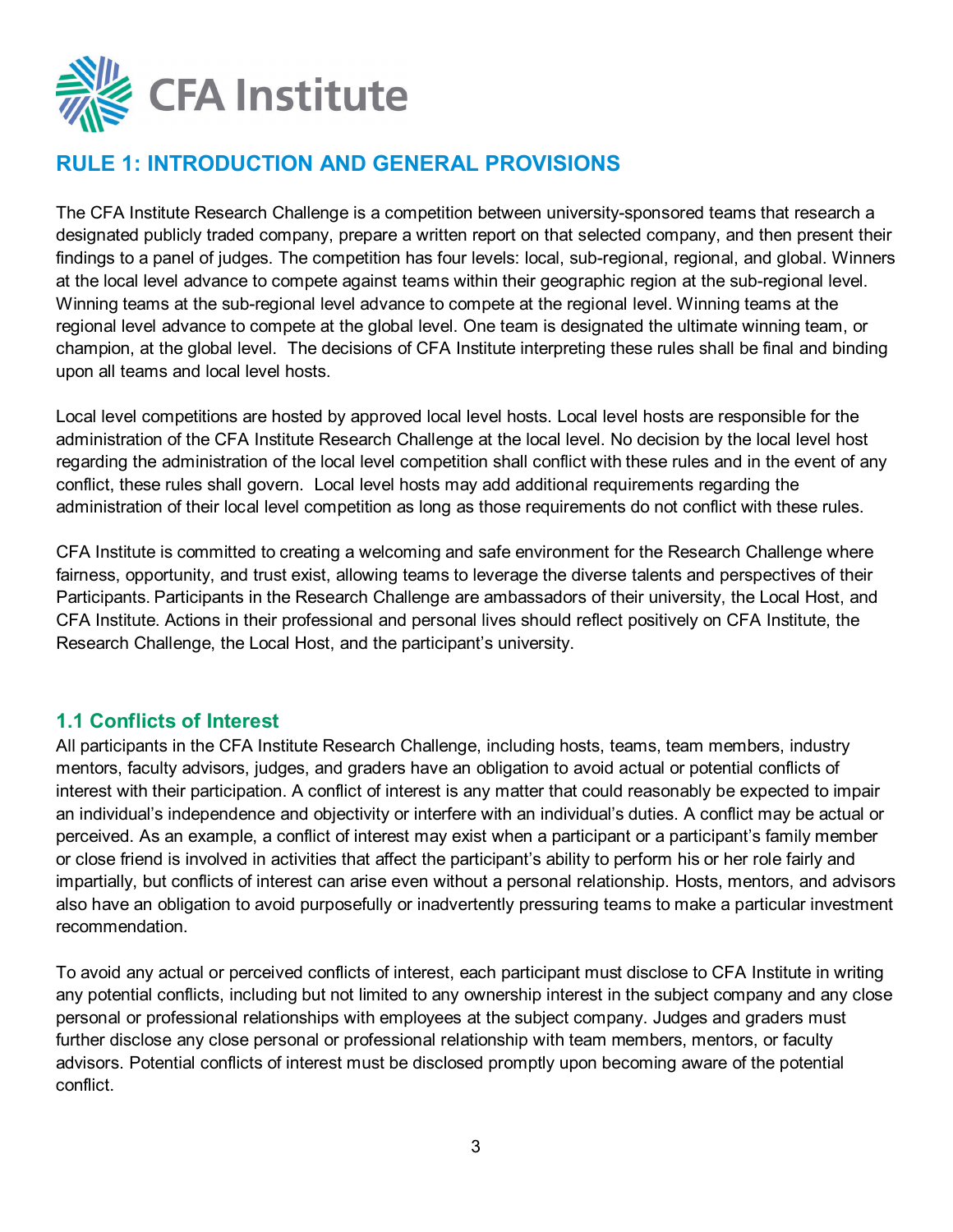

CFA Institute (with assistance as necessary from the local level host) will investigate any disclosures of actual or potential conflicts of interest. If a conflict of interest is found to exist and cannot be reasonably and timely cured, the individual with the conflict of interest will be disqualified from participation. If CFA Institute determines that it is necessary to protect the integrity of the competition, CFA Institute may disqualify a team from the competition if any team member, industry mentor, or faculty advisor is found to have a conflict of interest that is incapable of being reasonably and timely cured. In extraordinary circumstances where a local level host is found to have a conflict of interest, CFA Institute may, in its discretion, disqualify the local level host and all teams from that location from participation in the CFA Institute Research Challenge. The decision of CFA Institute regarding the existence of a conflict of interest and its determination regarding the disqualification of any individual or team are final and binding.

## **1.2 Plagiarism**

Plagiarism is defined as copying or using in substantially the same form materials prepared by others without acknowledging the source of the material or identifying the author and publisher of such material. Teams can read existing research on the subject company, but all analysis should be their own; they may not copy analysis (i.e., plagiarize) from another source.

Teams also must not:

- a. use excerpts from articles or reports prepared by others either verbatim or with only slight changes in wording without acknowledgment,
- b. cite specific quotations as attributable to "leading analysts" and "investment experts" without naming the specific references,
- c. present statistical estimates of forecasts prepared by others and identifying the sources but without including the qualifying statements or caveats that may have been used,
- d. use charts and graphs without stating their sources, or
- e. copy proprietary computerized spreadsheets or algorithms without seeking the cooperation or authorization of their creators.

The prohibition on plagiarism applies both to a team's written report and its presentation.

Sourced information should be properly cited using a generally accepted citation system. Generally accepted citation systems include, but are not limited to, the Chicago Manual of Style, the Harvard referencing system, and MLA (Modern Language Association) style.

Allegations of plagiarism will be investigated by CFA Institute (with assistance as necessary from the local level host) and may be referred to the Professional Conduct Program. Team members found to have plagiarized will be disqualified and reported to the CFA Institute Professional Conduct Program. The team's university may also be ineligible to participate in the following year's competition. The decision of the local host or CFA Institute (as applicable) regarding plagiarism is final and binding.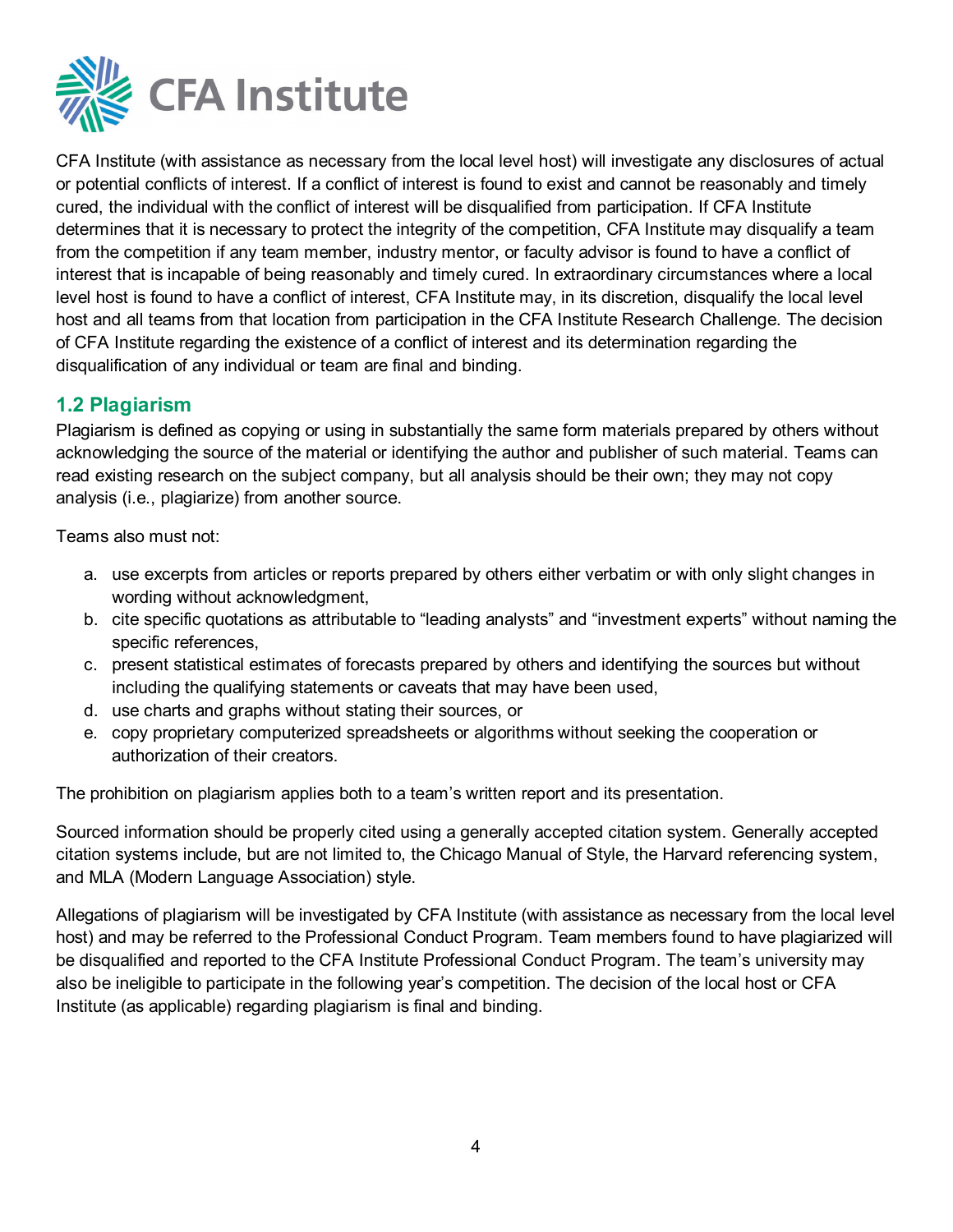

## **1.3 Third Party Intellectual Property Rights**

Related to the concept of plagiarism, respect of third-party intellectual property rights is essential to the CFA Institute Research Challenge. While teams are free to include text, images, graphics, or other logos in their written reports and presentations as permitted by these rules, it is the obligation of each team to ensure that the use of any third-party materials complies with all applicable copyright and trademark laws. Third-party images included in any written report or presentation must be appropriately licensed from the images' owners. Where legally necessary, teams should secure the permission of the owners of any trademarks or service marks incorporated into their written report or presentation. By participating in any level of the CFA Institute Research Challenge, each team represents and warrants that neither its written report nor its presentation infringes or violates the copyright, trademark, trade secret or other intellectual property right of any third party anywhere in the world.

By participating in the CFA Institute Research Challenge, CFA Institute grants each participating team a nonexclusive, non-transferable, revocable license to use the CFA Institute name and logo as specified in Appendix [B](#page-16-0) to these Rules for the limited and specific purpose of that team's participation in the CFA Institute Research Challenge. Teams will use those materials only as specified in [Appendix B](#page-16-0) and these Rules. No other use of CFA Institute's intellectual property is permitted. Teams may not change or alter the CFA Institute name or logo in any way.

#### **1.4 Use of Reports**

CFA Institute shall own the copyright in all materials prepared by or for hosts, teams, industry mentors, graders, judges, or faculty advisors in connection with the CFA Institute Research Challenge. The written reports and presentations prepared for the challenge may not be used for any purpose other than participation in the CFA Institute Research Challenge.

#### **1.5 Participant Information**

By participating in the CFA Institute Research Challenge, each participant acknowledges that CFA Institute collects, processes, and shares personal information of participants in the CFA Institute Research Challenges described in the CFA Institute **Privacy Policy.** Each participant agrees that CFA Institute and its affiliates (including the local host), shall have the right to use such individual's name, voice, photograph, likeness, their appearance in any medium or forum anywhere in the world (including online) without further compensation, unless prohibited by law.

#### **1.6 Program or Event Modifications**

If, for reasons beyond the control of CFA Institute and/or local hosts, such as labor strikes, Acts of God, natural disaster, government travel restrictions, health crises, judicial orders, fire or other casualty, civil commotion, terrorism or threats of terrorism, outbreak of disease or illness, the program and/or event format may need to be modified or, in extreme cases, cancelled.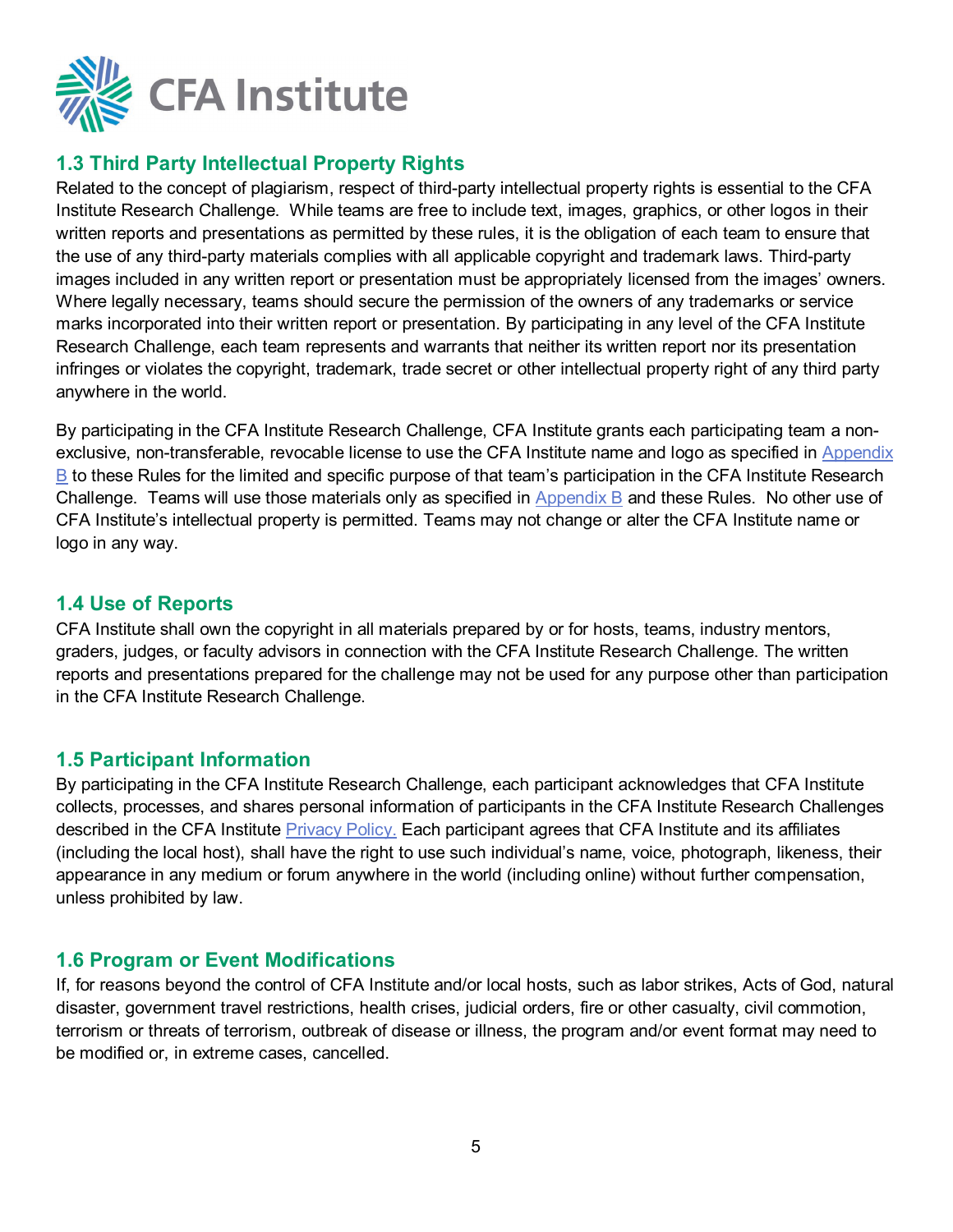

## <span id="page-5-0"></span>**RULE 2: TEAMS**

## <span id="page-5-1"></span>**2.1 Team Composition**

Teams must be sponsored by a university<sup>[1](#page-5-3)</sup> located within the area of the local competition in which the team wishes to compete. Local hosts have the sole discretion to allow more than one team from a university. All teams from one university must participate in the same local competition. Local hosts have the discretion to choose how many (provided the minimum number of universities compete) and which universities compete in their local competition.

Each team:

- a. Must strive for diversity when considering team members.
- b. Must consist of undergraduate, graduate, or a combination of undergraduate and graduate students.
- c. Must consist of no fewer than three and no more than five members at the time of the local kickoff.
- d. Can have no alternates. If a team loses one of its members, that member can be replaced no later than two weeks prior to the submission of the written report at the local level. If a team falls below three registered members after this date, they team may continue in the competition with the remaining team members.

#### <span id="page-5-2"></span>**2.2 Team Member Requirements**

Each team member must:

- a. complete the official registration form no later than two weeks following the local level kickoff meeting (timely completion of the official registration entitles students to be recognized participants by CFA Institute and ensures that winning team members are eligible to advance to sub-regional, regional and/or global levels). Replacement students must register within one week from the start of their participation;
- b. accept the terms of the participation agreement upon registration;
- c. agree to abide by the [CFA Institute Code of Ethics and Standards of Professional Conduct;](http://www.cfainstitute.org/ethics/codes/ethics/Pages/index.aspx)
- d. be a currently enrolled college or university student in an undergraduate or graduate program at the sponsoring university time of the local level kickoff meeting;<sup>[2](#page-5-4)</sup>
- e. be registered for at least a part-time course load, as defined by his or her university, at the time of the local level kickoff meeting; and

<span id="page-5-3"></span> <sup>1</sup>A university is defined as a degree-granting institution that primarily delivers teaching to students in a traditional educational setting, such as a classroom, as opposed to primarily through electronic media. This includes universities that provide online learning in addition to their classroom-based course offerings. If, due to extenuating circumstances, the university is temporarily offering classes virtually only, they will still be allowed to register team(s). The institution should hold educational accreditation by an accrediting agency recognized by mainstream academia to operate as an accreditor or authorization by a government organization, whichever is the standard for the country where the institution is located. CFA Institute may, at its sole discretion, grant exceptions to this rule on a caseby-case basis.

<span id="page-5-4"></span><sup>&</sup>lt;sup>2</sup>If the team member has graduated at the time of the local, sub-regional, regional, or global final, the team member may still participate in the competition.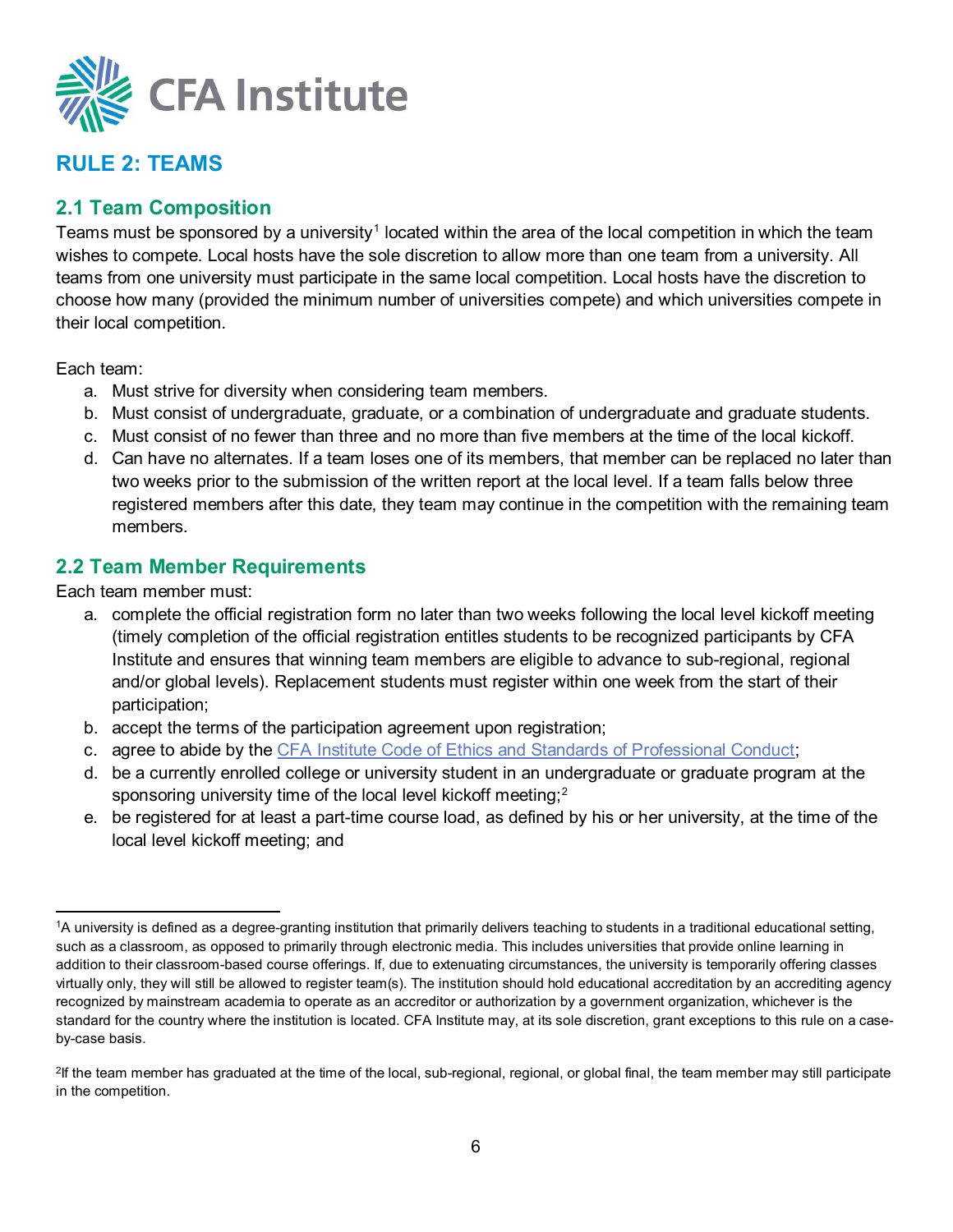

participate in each stage of the competition their team advances to.<sup>[3](#page-6-2)</sup>

## <span id="page-6-0"></span>**2.3 Team Member Ineligibility**

An individual is ineligible to be a team member, if that individual:

- a. has previously participated as a team member at any level of the CFA Institute Research Challenge on any team that has submitted a written report at the local level;
- b. has been, or is, employed<sup>[4](#page-6-3)</sup> in a role within the core investment management profession at the time of the local kickoff meeting. Core investment management professionals are those individuals primarily involved in activities related to the investment decision-making process—generally portfolio managers, financial advisors, and research analysts on both the buy and sell side. The core investment management industry is comprised of firms (or larger firm business lines) primarily engaged in asset management (mutual funds, hedge funds, private equity, real estate investment, investment research and ratings, and investment advisory services), wealth management, fiduciary asset ownership (such as pension funds, endowments, and sovereign wealth funds), and their related regulators and standard setters. If an individual's work was solely an internship,<sup>[5](#page-6-4)</sup> he or she is permitted to participate as a team member;
- c. has been, or is, a CFA® charterholder;
- d. is employed by CFA Institute or the local host;
- e. is under investigation or has been sanctioned by the CFA Institute Professional Conduct Program; or
- f. has ever been convicted of a felony or crime punishable by more than one year's imprisonment or has ever engaged in conduct which would violate the CFA Institute Code of Ethics and Standards of [Professional Conduct.](http://www.cfainstitute.org/ethics/codes/ethics/Pages/index.aspx)

#### <span id="page-6-1"></span>**2.4 Research**

 $\overline{a}$ 

Only team members may conduct research on the subject company for the purposes of the CFA Institute Research Challenge. Teams may use only publicly available information in conducting their research.<sup>[6](#page-6-5)</sup>

<span id="page-6-5"></span>6Publicly available information includes:

- 1. information in company financial statements and press releases,
- 2. information in the media about the company and its competitors,
- 3. information produced by data aggregators for general use (e.g., Refinitiv, Bloomberg, S&P Global, FactSet, etc.), and
- 4. Information provided by the subject company in the informational session and/or any permitted follow-up communication.

Publicly available information does not include:

<span id="page-6-2"></span><sup>&</sup>lt;sup>3</sup> If, because of extenuating circumstances, such as serious illness/injury, a team member is unable to participate in one of the events (local, sub-regional, regional, or global), that team member will not be disqualified and is eligible to participate in following competition rounds if the team advances.

<span id="page-6-3"></span><sup>4</sup> For purposes of these rules "employed" also includes performing services as an independent contractor, consultant, "freelancer," or other similar service as well as formal employment as an employee.

<span id="page-6-4"></span><sup>5</sup>CFA Institute defines an internship as real-world work experiences in which students fulfill short-term positions within a company or organization in order to gain hands-on experience and develop career-specific skills. Internships may be paid or unpaid, with or without academic credit and are of varying lengths.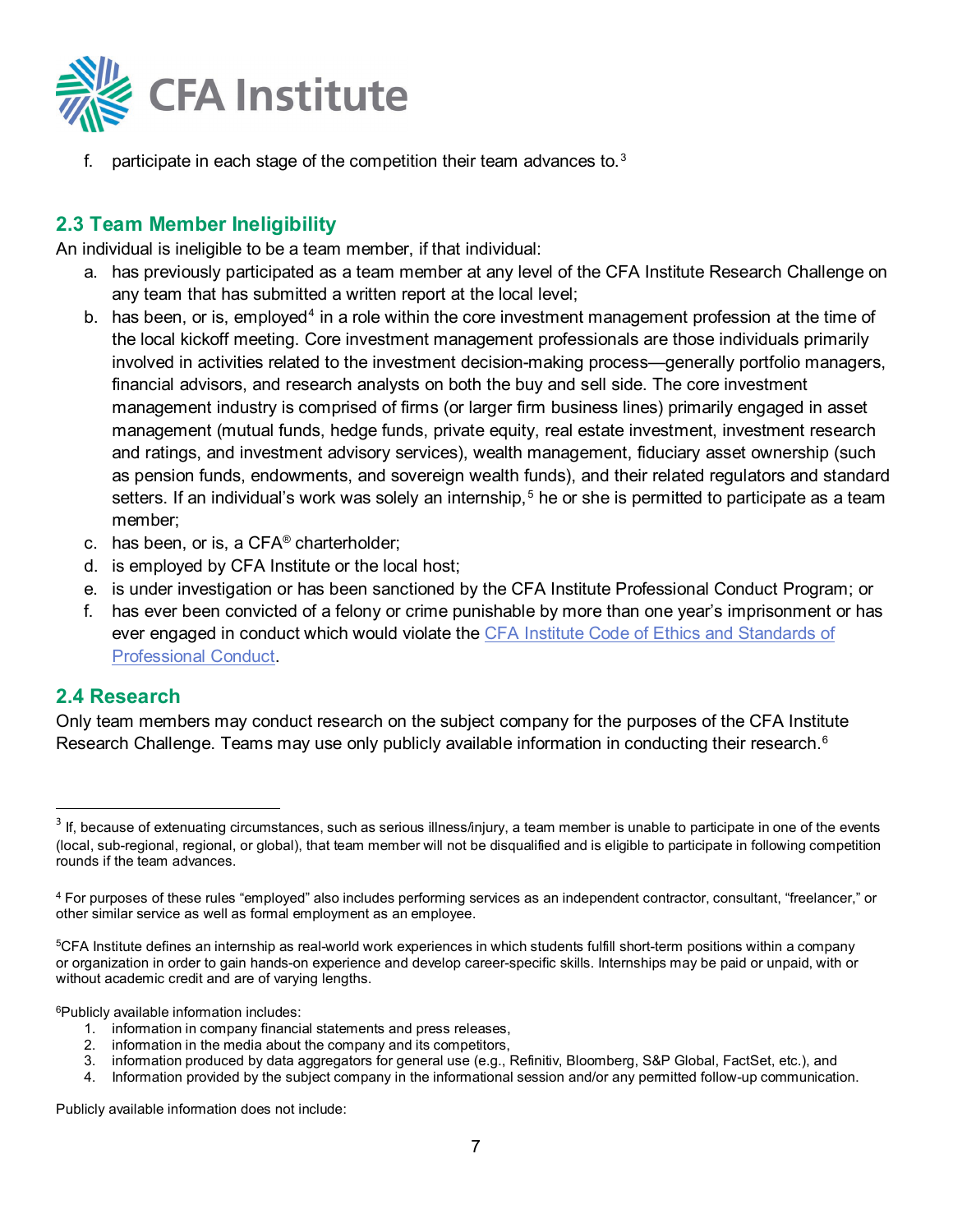

In conducting research, teams:

- a. May utilize their industry mentor and/or faculty advisor as resources but may not enlist the help of any other individual who has ever been employed as an investment management professional in conducting research;
- b. Should prepare the written reports and presentations from the perspective of an independent research analyst; and
- c. Can read existing research on the subject company, but all analysis should be their own; they may not copy analysis (i.e., plagiarize) from another source into their written reports or presentations.[7](#page-7-0) Sourced information should be properly cited using a generally accepted citation system.

#### **2.5 Interaction with Subject Company**

Teams may not have contact with subject company corporate executives or board members for the purposes of the CFA Institute Research Challenge other than during the informational session (described in the following text) and one permitted follow-up communication.

- a. The subject company may provide teams with an informational session. The informational session may include a question and answer (Q&A) period during which time teams may pose questions to the subject company and the subject company may respond.
- b. If the subject company agrees, teams may have one follow-up communication with the subject company prior to the local final. This follow-up communication must be organized by the local host and the contact must be confined to those corporate officers who normally interact with investors, such as investor relations officers, CEOs, or chief financial officers.
- c. Teams may not contact subject company corporate executives for the purposes of the CFA Institute Research Challenge other than the informational session, the Q&A session, and the one permitted follow-up communication.
- d. Teams are permitted to interact with the company as a member of the general public (e.g., teams may dine in a restaurant that is a subject company or take a tour of the subject company if it is publicly available).
- e. Teams may contact the subject company's customers, competitors, former employees, and suppliers in conducting research, including surveys. Contacted individuals should not be known to have ever been employed as an investment management professional. Each team member must identify themselves as a student and disclose their participation in the CFA Institute Research Challenge.
- f. Prior to contacting the subject company, its customers, competitors, former employees, or suppliers, the team must submit its questions to the faculty advisor or industry mentor. The faculty advisor or industry mentor must participate in each communication but only for the purpose of ensuring that no

 <sup>1.</sup> information about the company that is (or should be) known only to staff or some staff employed by the company or firms with whom the company does business, and

<sup>2.</sup> information that is (or should be) known only to those involved in legal or regulatory proceedings involved with the company.

<span id="page-7-0"></span><sup>7</sup>Volunteer charterholders who mentor or advise students must request and receive permission from their firm to share reports prepared either within their firm or from outside sources. Additionally, all volunteers who work with students should ensure that they understand how to avoid plagiarism and what is required when citing the work of another research analyst.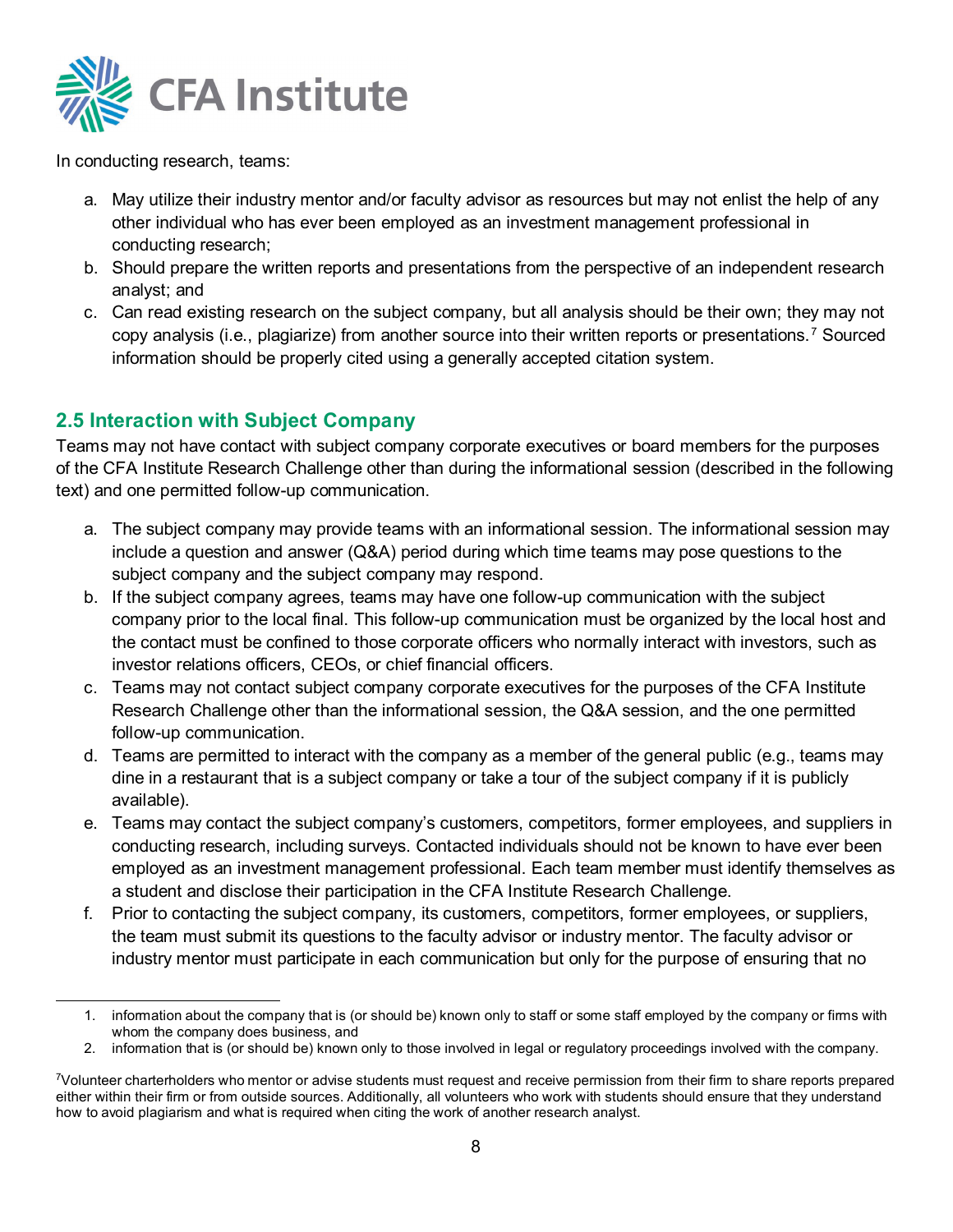

material nonpublic information is discussed. Faculty advisors and industry mentors are not permitted to ask any questions or provide any opinions on the subject company. The time spent by the faculty advisor or industry mentor while monitoring this kind of communication will not count toward the maximum number of hours allotted for faculty advisor or industry mentor involvement.

#### <span id="page-8-0"></span>**2.6 Written Reports**

Each team must prepare a written research report on the subject company. Teams may utilize their industry mentor or faculty advisor as a resource but may not enlist the help of any other investment management professionals in writing the content of the report.

The written report must:

- a. conform to the guidelines set forth in [Appendix](#page-14-0) A, "Written Report Guidelines" (the cover page is shown in [Appendix](#page-16-0) B),
- b. not exceed 10 A4-sized pages, but may include an appendix no longer than 10 A4-sized pages,
- c. be written in the English language,
- d. contain only publicly available information,
- e. be the original work of the team members,
- f. be properly cited using a generally accepted citation system,
- g. be prepared from the perspective of an independent research analyst, and
- h. be submitted to the local level host by the deadline established by the host.<sup>[8](#page-8-2)</sup>
- i. The written report will be graded according to the criteria set forth in Appendix  $C$ , "Research Report Evaluation Form."

#### <span id="page-8-1"></span>**2.7 Presentations**

Each team may make a presentation of their findings to a panel of judges.

- a. Teams may utilize their industry mentor and/or faculty advisor as a resource for guidance, direction, suggestions, and feedback. Teams may not enlist the help of any other person who has ever been employed as an investment management professional or finance faculty member in preparing content or evaluating the presentation (including, but not limited to, mock judging panels).
- b. Teams may utilize presentation coaches or other public-speaking resources as long as those resources do not contribute to the content of the presentation.
- c. The teams may not hand the judges any printed materials before or after the presentations, but the local host can distribute the presentation slides to the judges.
- d. Teams may not use props in their presentation.  $9$  Cue cards are not considered props.
- e. Presentations must include source information.

<span id="page-8-2"></span> <sup>8</sup> Hosts may impose penalties for late submissions. Penalties may include, but are not limited to, point deductions or disqualification from the competition. The decision to impose penalties and the extent of those penalties is at the discretion of the host.

<span id="page-8-3"></span> $9A$  prop is defined as an object used by students to enhance or illustrate an aspect of the team presentation.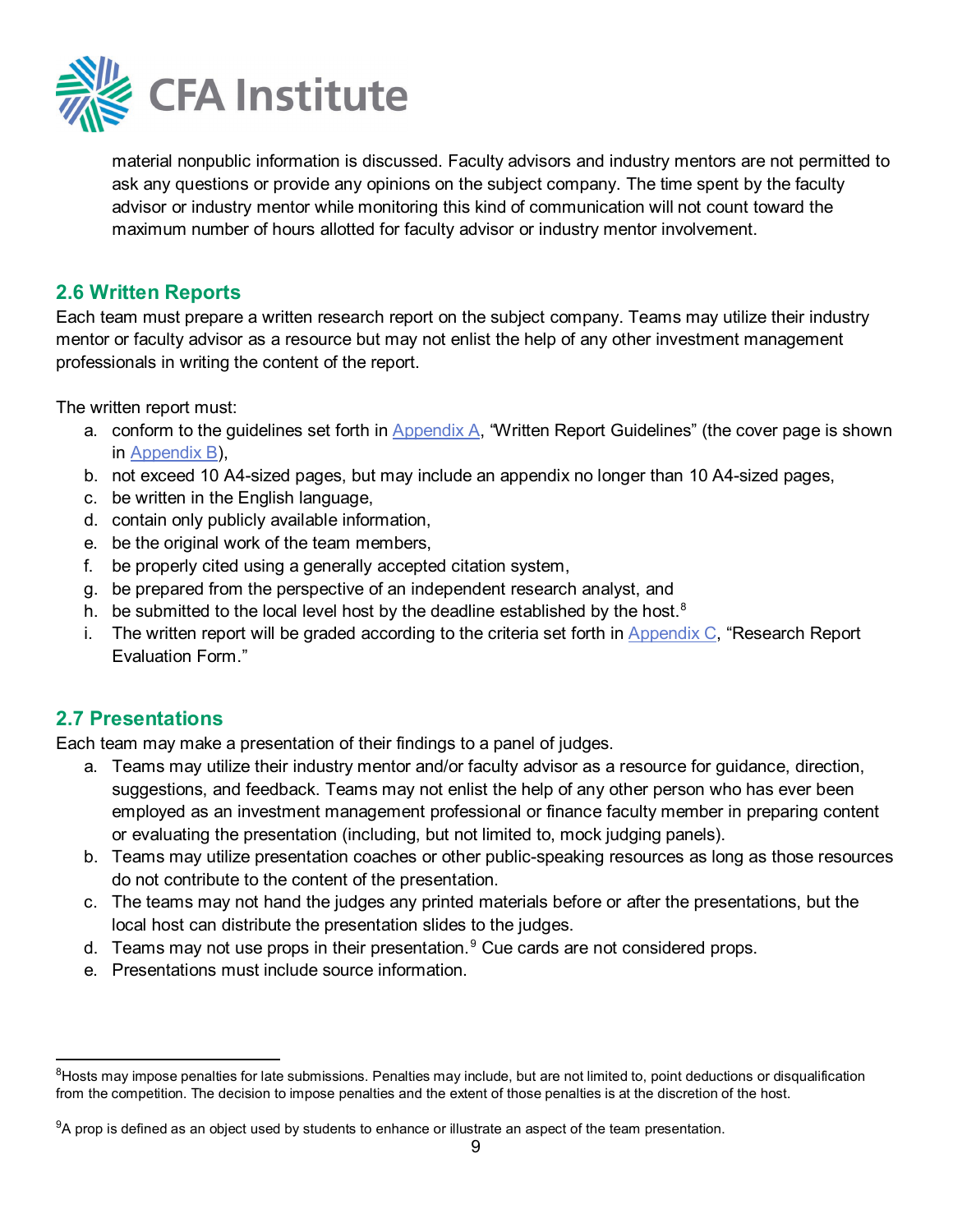

- f. Only student team members may participate in the presentation. Subject to the limitations of these rules, teams are free to structure their presentations as they wish. However, presentations at the Regional and Global Levels must be in the English language.
- g. The presentation is limited to 10 minutes; however, additional time will be provided to answer questions posed by the judges. Only judges are permitted to pose questions to a team during the Q&A portion of a presentation.
- h. Each presentation will be timed. The timekeeper may provide a one-minute warning and an announcement when time has expired during the presentation. The timekeeper will announce when time has expired during the question and answer period. When the timekeeper announces that time has expired, teams must immediately conclude.
- <span id="page-9-0"></span>i. Presentations will be judged according to [Appendix](#page-18-0) D, "Presentation Scoring Sheet."

# **RULE 3: FACULTY ADVISOR, INDUSTRY MENTOR, JUDGES, AND GRADERS**

#### <span id="page-9-1"></span>**3.1 Faculty Advisor**

- a. Each team may be provided one faculty advisor. The faculty advisor must be currently employed in a teaching role by the team's sponsoring university. Teams are not allowed to have more than one faculty advisor.
- b. The faculty advisor will be selected by the team's university.
- c. The faculty advisor must complete the official registration form no later than two weeks following the local level kickoff meeting.
- d. The faculty advisor must accept the terms of the participation agreement upon registration.
- e. The faculty advisor must agree to abide by the CFA Institute Code of Ethics and Standards of [Professional Conduct.](http://www.cfainstitute.org/ethics/codes/ethics/Pages/index.aspx)
- f. The faculty advisor's primary responsibility is to provide guidance and direction to the team throughout all levels of competition.
- g. The faculty advisor may not conduct any analysis for the team's written report or presentation or participate in the presentation.
- h. The faculty advisor may not contribute any research or content to either the written report or the presentation other than by providing guidance, direction, suggestions, and feedback.

#### <span id="page-9-2"></span>**3.2 Time Permitted with Faculty Advisor**

Teams are permitted to use a faculty advisor on substantive matters for limited hours. Teams may spend up to 10 hours with the faculty advisor prior to submitting the written report. For each local, sub-regional, regional semifinal, regional final, or global final in which the team competes, the faculty advisor may contribute an additional three hours. Logistical work, such as arranging meeting space and times and class attendance, does not count toward the time limit. Failure to abide by these time limits will result in the team's and the faculty advisor's disqualification from the CFA Institute Research Challenge.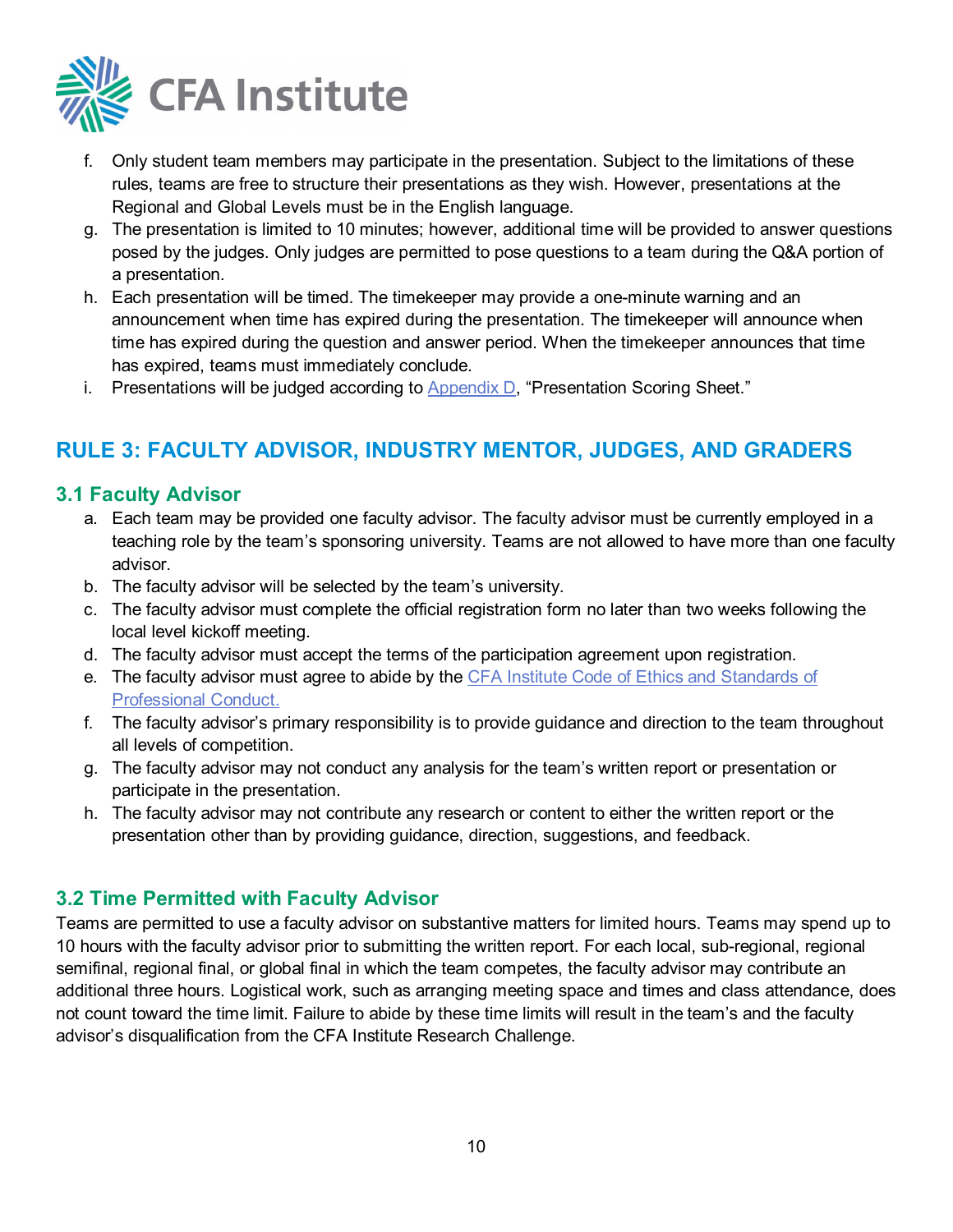

## <span id="page-10-0"></span>**3.3 Industry Mentor**

Each team may be provided one industry mentor.

- a. The industry mentor will be selected by the local level host.
- b. The industry mentor must accept the terms of the participation agreement upon registration.
- c. The industry mentor must agree to abide by the CFA Institute Code of Ethics and Standards of [Professional Conduct.](http://www.cfainstitute.org/ethics/codes/ethics/Pages/index.aspx)
- d. The industry mentor may not conduct any analysis for the team's written report or presentation.
- e. The industry mentor may not contribute any research or content to either the written report or the presentation other than by providing guidance, direction, suggestions, and feedback.
- f. Students may not receive assistance from additional finance industry professionals.
- g. It is recommended that industry mentors be CFA charterholders.

## <span id="page-10-1"></span>**3.4 Time Permitted with Industry Mentor**

Teams are permitted to use an industry mentor on substantive matters for limited hours. Teams may spend up to six hours with the industry mentor prior to submitting the written report. For each local, sub-regional, regional semifinal, regional final, or global final in which the team competes, the industry mentor may contribute an additional two hours. Logistical work, such as arranging meeting space and time, does not count toward the time limit. Failure to abide by these time limits will result in the team's and the industry mentor's disqualification from the CFA Institute Research Challenge.

#### <span id="page-10-2"></span>**3.5 Judges**

- a. Judges will independently evaluate each presentation using the presentation scoring sheet (see [Appendix D](#page-18-0) and [Appendix E\)](#page-19-0).
- b. Judges must accept the terms of the participation agreement upon registration.
- c. Judges must agree to abide by the [CFA Institute Code of Ethics and Standards of Professional](http://www.cfainstitute.org/ethics/codes/ethics/Pages/index.aspx)  [Conduct.](http://www.cfainstitute.org/ethics/codes/ethics/Pages/index.aspx)
- d. Each judging panel must have a minimum of three judges.
- e. Judges will be selected by the event host. All judges must be investment professionals. It is recommended they have experience writing and reviewing equity research reports.
- f. It is recommended that judges be CFA charterholders.

## **3.6 Graders**

- a. Graders will independently evaluate each written report using the Research Report Evaluation Form (see [Appendix](#page-17-0) C).
- b. Graders must accept the terms of the participation agreement upon registration.
- c. Graders must agree to abide by the [CFA Institute Code of Ethics and Standards of Professional](http://www.cfainstitute.org/ethics/codes/ethics/Pages/index.aspx)  [Conduct.](http://www.cfainstitute.org/ethics/codes/ethics/Pages/index.aspx)
- d. Graders will be selected by the event host. All graders must be investment professionals with experience in writing and reviewing research reports.
- <span id="page-10-3"></span>e. It is recommended that graders be CFA charterholders.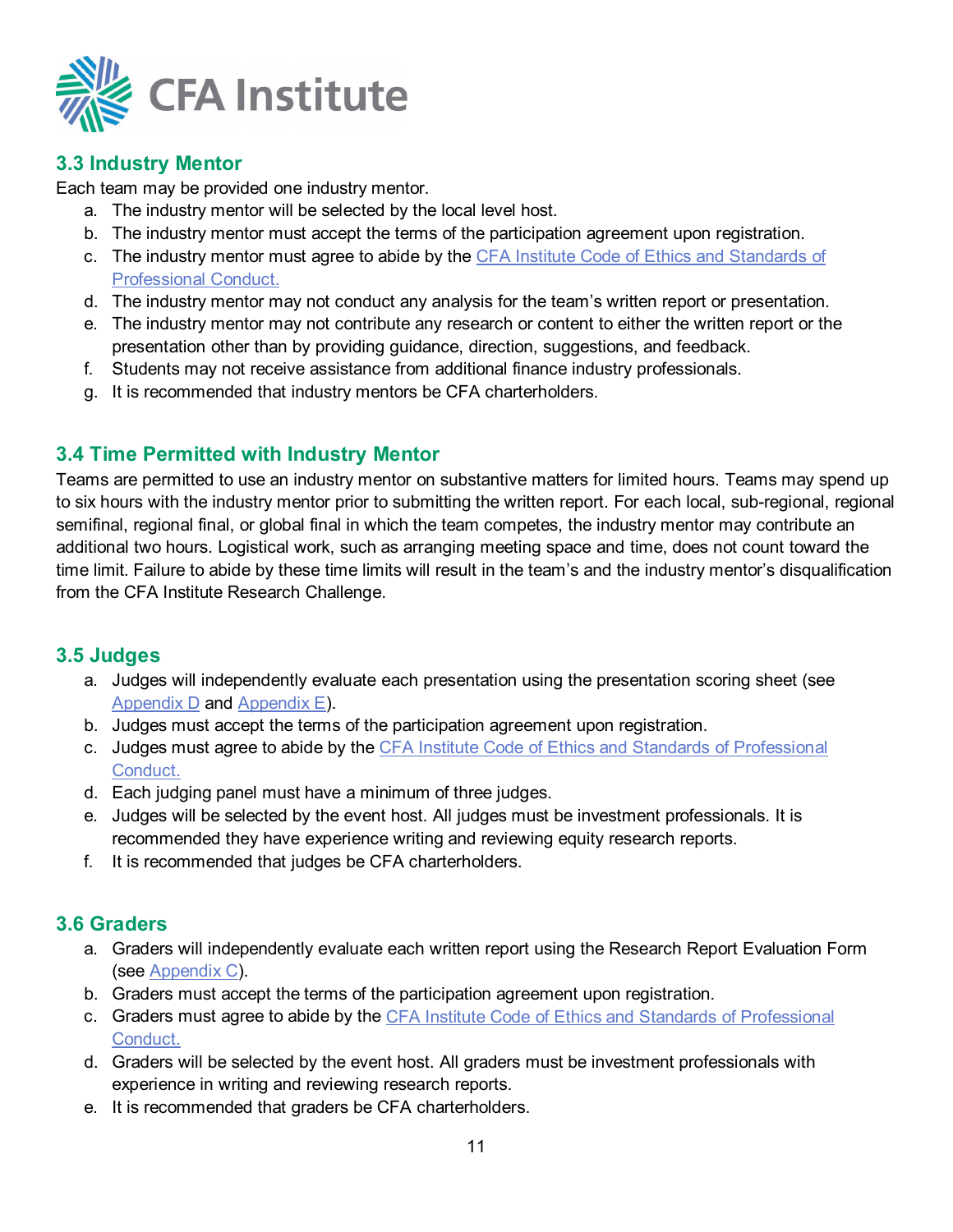

# **RULE 4: LOCAL LEVEL COMPETITION**

#### <span id="page-11-0"></span>**4.1 Eligibility of Host**

Only CFA Institute, CFA Institute member societies, and CFA Institute–approved entities are eligible to serve as local level hosts. All new hosts must be approved by CFA Institute. The local host is responsible for holding the local level competition in its region in accordance with these Rules.

#### <span id="page-11-1"></span>**4.2 Competition Requirements**

Local level competitions must have at least three teams committed to participating by the specified competition start date. A university may have an unlimited number of teams participate if approved by the local level hosts. Local level hosts may choose to evaluate all the team reports and presentations or they may choose to utilize the university to evaluate the reports. In the case where the university is evaluating the report, they grade according to the criteria set forth in [Appendix C,](#page-17-0) "Research Report Evaluation Form." The university then identifies the top teams that would participate in the evaluations competed by the local host. The local host determines the number of teams participating beyond the university round. If fewer than three teams commit to participating by the competition start date in a local level competition, the winning team in that local final will not be eligible to compete at the sub-regional level.

If teams drop out of the competition after the competition start date, the winning team in that local final will be eligible to compete at the sub-regional level even if there are fewer than three teams at the end of the local competition. The local level host is responsible for establishing the timetable and deadlines for their local competition and for designating the means by which written reports are submitted for consideration and the manner in which presentations are conducted. It is the responsibility of each local level host to ensure that its local competition schedule is completed by 2 March 2022. The local level host shall provide information about the local level competition schedule and local level requirements to teams no later than the local level kickoff meeting.

No decision by the local level host regarding the administration of the local level competition shall conflict with these rules and in the event of any conflict, these rules shall govern. Local level hosts may add additional requirements regarding the administration of their local level competition as long as those requirements do not conflict with these rules. The decisions of CFA Institute interpreting these rules shall be final and binding upon all local level hosts.

The winner from each eligible local level competition (as previously defined) will advance to a sub-regional level competition. If the local level competition has at least 24 teams competing, then the top two teams will advance to a sub-regional level competition. Only the first-place finisher in local level competitions involving 23 participating teams or fewer will advance to the sub-regional competition. Teams are free to adjust their presentations between rounds in any manner that complies with these rules. Permitted adjustments include changes to slide formatting and substantive content, including, but not limited to, the investment recommendation and price target.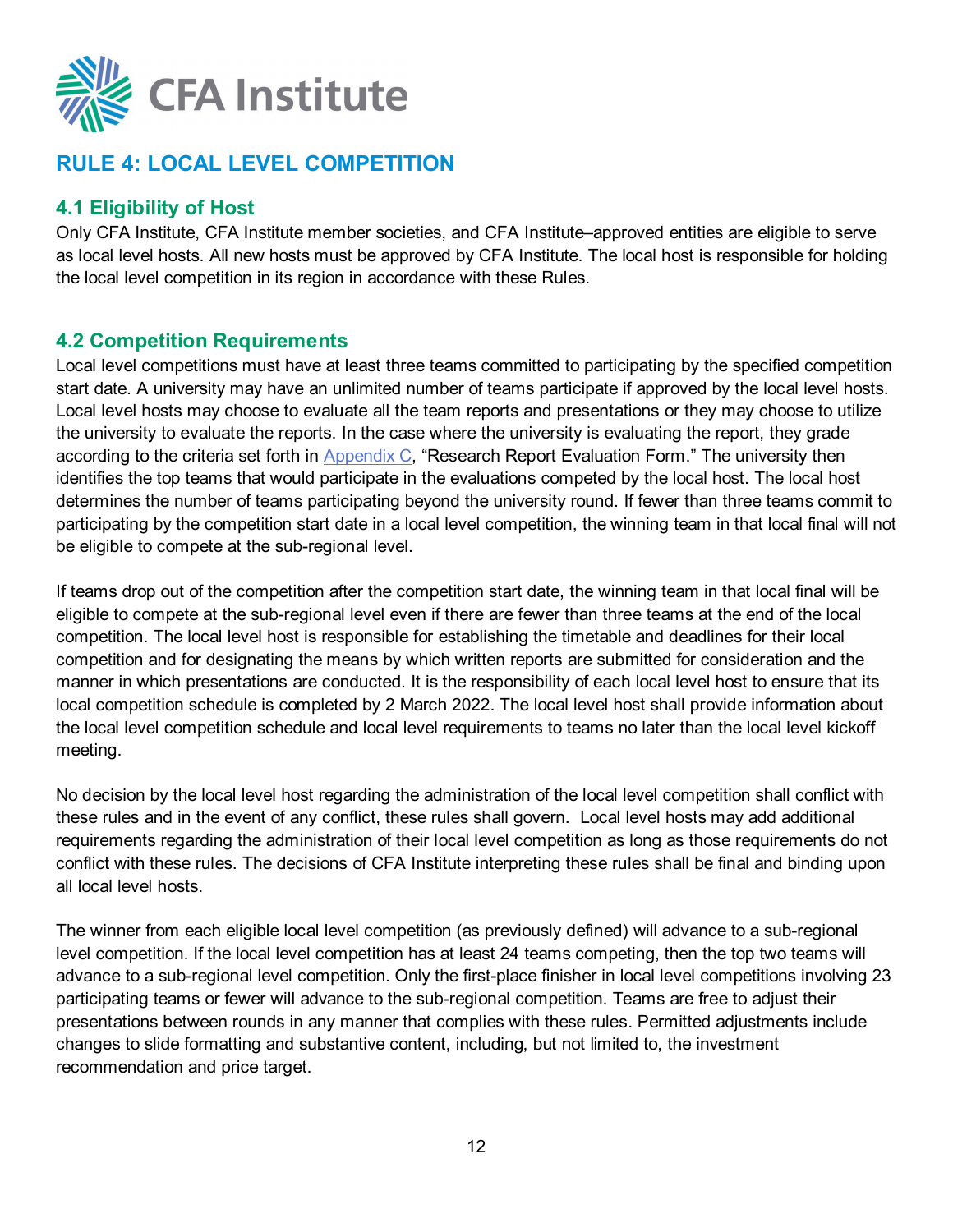

Local level competitions must adhere to one of the following competition formats which is selected by the local host and disclosed to teams in advance of the local kickoff meeting:

- **Classic format.** The classic format is used when all participating teams present at the local final competition. Typically, these competitions feature three to six teams. Each team submits a written report and gives a presentation to a panel of judges. The winning team will have the highest combined score based on the written report results (50%) and the presentation results (50%).
- **Staggered format.** The staggered format is used when it is not feasible for all teams to present at the local final, so the scores from the written report and/or the presentation allow only the top teams to advance. Typically, these competitions feature more than six teams and follow two options:
	- $\circ$  Staggered Format A: Each team submits and is evaluated on a written report. The teams (at least three) with the highest written report scores advance to give a presentation to a single panel of judges. If all teams are evaluated by the same graders, the winning team will have the highest combined score based on the written report results (50%) and the presentation results (50%). If the teams are evaluated by different sets of graders (i.e. the team's written report scores are not relative to one another), the winning team will be the team with the highest presentation results.
	- $\circ$  Staggered Format B: Teams are divided into at least two semifinal groups. Each team submits a written report and gives a presentation. Teams are evaluated among their groups, and the top team in each semifinal group based on the combined score of the written report (50%) and the presentations (50%) advances to the local final. The winning team will then be determined in the local final based solely on the presentation scores.
- **District format.** The district format is used in a large geographic area when travel to and from a central location is not possible. These competitions are allowed only under special circumstances and need to be approved by CFA Institute. Teams are assigned to one of at least three districts. There must be at least four teams in each district. Each team submits a written report and gives a presentation to the district's panel of judges. Each district will send the team with the highest score in that district to the local final. The winning district teams will compete against one another at the local final to determine the winning team. District format competitions with at least 24 universities will send the top two teams to compete at the regional round. District format competitions with at least 48 universities will send the top three teams to compete at the regional round.

For local finals utilizing the staggered format there may be a tie among written report scores in determining which teams advance to the presentation round. In this event, use the tiebreakers outlined in [Appendix F.](#page-20-0)

In the event of a tie at the local final, the winner will be determined using the tiebreakers outlined in Appendix [F.](#page-20-0)

#### <span id="page-12-0"></span>**4.3 Host Requirements**

Local level hosts must:

- a. Register their competition by **DATE**.
- b. Select a publicly traded subject company.
- c. Select the industry mentors, graders, and judges.
- d. Ensure that all team members meet the eligibility requirements set forth in Section 2.2.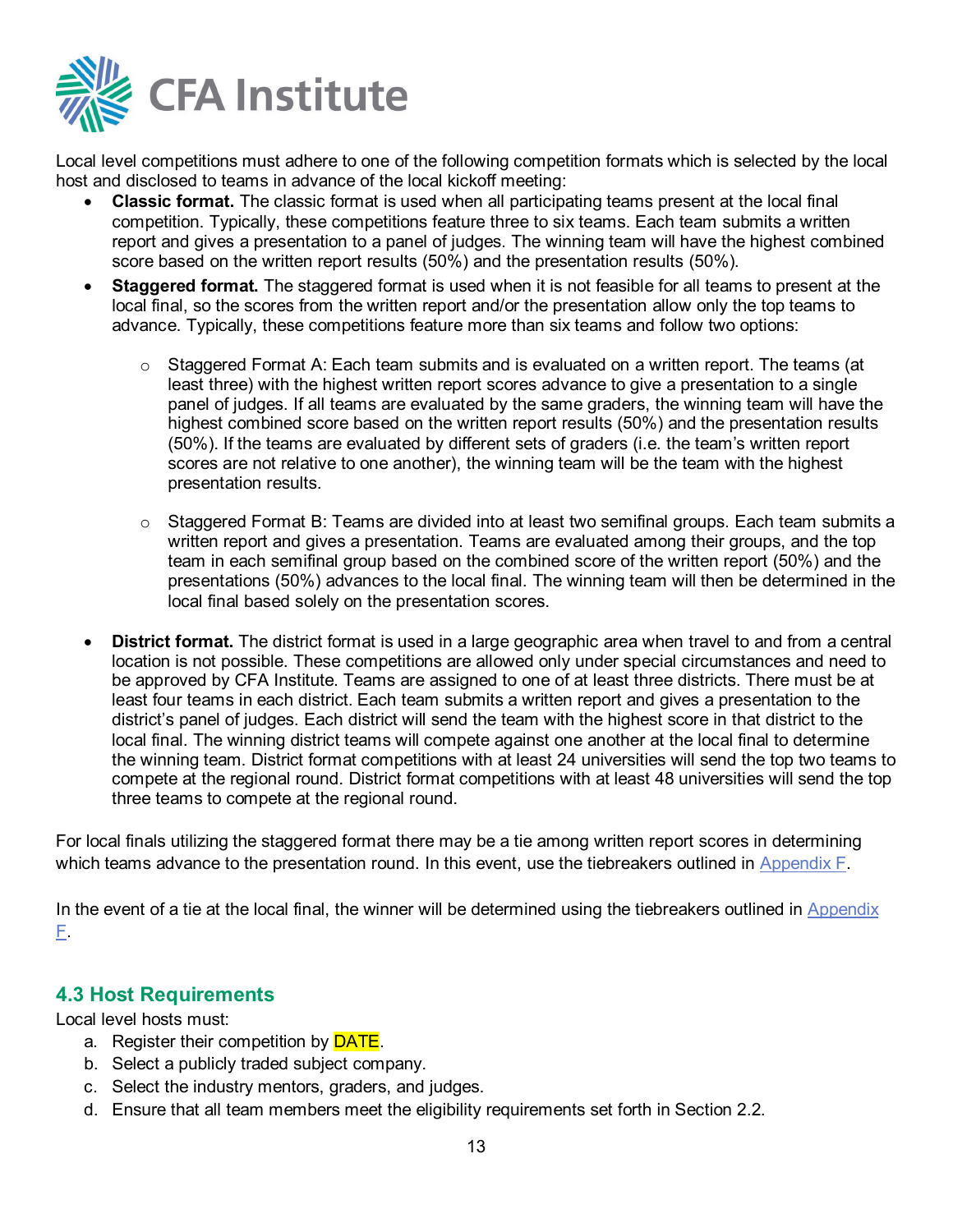

- e. Ensure that no team members are ineligible pursuant to Section 2.3.
- f. Send the result of the local level and the winning team's written report to CFA Institute within two days of completion of the local final.
- g. Conduct the local level completion in accordance with these rules and the local level host's competition schedule and procedures.

All decisions of the local level host are final and binding on local level teams but subject to the review of CFA **Institute** 

#### <span id="page-13-0"></span>**4.4 Travel and Accommodations**

Participants and volunteers are responsible for any and all expenses incurred for travel and accommodations related to the local level competition unless the local host otherwise agrees to be responsible.

# <span id="page-13-1"></span>**RULE 5: SUB-REGIONAL, REGIONAL, AND GLOBAL LEVEL COMPETITIONS**

#### <span id="page-13-2"></span>**5.1 Sub-Regional, Regional, and Global Level Host**

CFA Institute will act as the host for the sub-regional, regional, and global level competitions. CFA Institute establishes the schedule for the sub-regional, regional, and global competitions.

CFA Institute offers the Research Challenge in a manner accessible to individuals with documented disabilities in compliance with the law. Where required by law, CFA Institute will offer reasonable accommodations to disabled team members, which may include reasonably necessary waivers from or modifications to these rules for the disabled team member. Contact [researchchallenge@cfainstitute.org](mailto:researchchallenge@cfainstitute.org) for instructions on how to request an accommodation for your disability.

If, for reasons beyond the control of CFA Institute, such as labor strikes, Acts of God, natural disaster, government travel restrictions, health crises, judicial orders, fire or other casualty, civil commotion, terrorism or threats of terrorism, outbreak of disease or illness, the event format may need to be modified or, in extreme cases, cancelled.

## <span id="page-13-3"></span>**5.2 Sub-Regional Competition and Scoring**

Sub-regions are pre-determined using established geographic and political areas.

During the sub-regional round teams will be evaluated on a recorded 10-minute presentation. The presentation will be recorded using a format to be specified by CFA Institute. There will be no question and answer. The report will be submitted by the local host, but not evaluated.

CFA Institute will send the recorded presentations from each team in that sub-region to a group of judges. These judges will score presentations for all the teams competing against each other in that sub-region breakout. The overall score will be based on 100% on presentation score. Sub-regional judges will assess the presentation score using  $Appendix E$ . In the event a tie, the winner will be determined as per [Appendix F.](#page-20-0)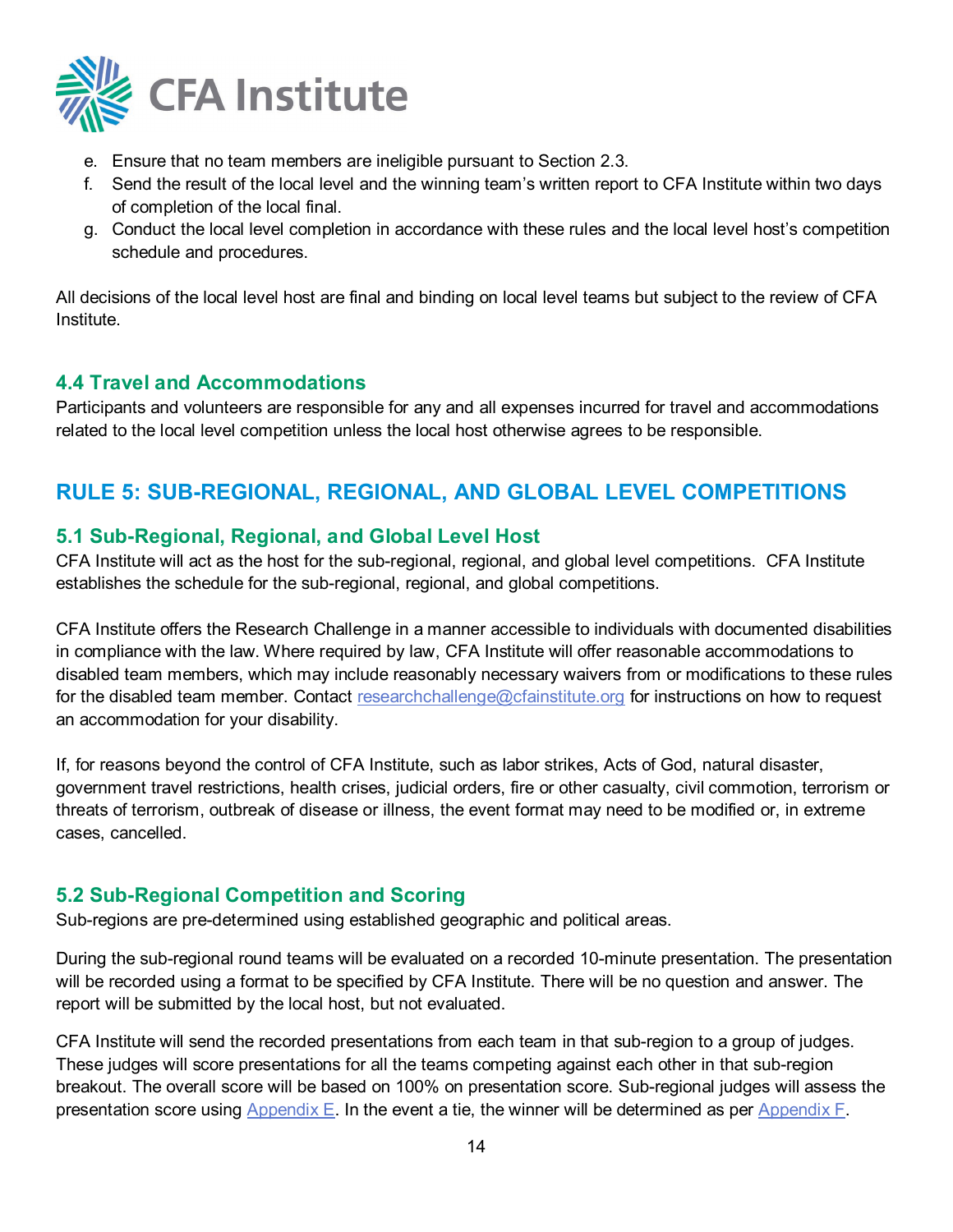

In order to eliminate the fluctuating scores between graders (reports) and judges (presentations), winners are determined using an average ranking for each team as opposed to the average raw score.

Sub-regional winners advance to the regional level. Sub-regional competitions advance teams to the regional level as follows:

| <b>NUMBER OF</b><br><b>SUB-REGIONAL</b><br><b>TEAMS</b> | <b>TEAMS ADVANCING</b><br><b>TO REGIONAL</b> | <b>NUMBER OF</b><br><b>SUB-REGIONAL</b><br><b>TEAMS</b> | <b>TEAMS ADY</b><br><b>TO REGI</b> |
|---------------------------------------------------------|----------------------------------------------|---------------------------------------------------------|------------------------------------|
| 1-4                                                     |                                              | $21 - 24$                                               | 6                                  |
| $5-8$                                                   |                                              | 25-28                                                   |                                    |
| $9 - 12$                                                |                                              | 29-32                                                   |                                    |
| $13 - 16$                                               |                                              | 33-36                                                   | 9                                  |
| $17 - 20$                                               |                                              | 37+                                                     | 10                                 |

| <b>NUMBER OF</b><br><b>SUB-REGIONAL</b><br><b>TEAMS</b> | <b>TEAMS ADVANCING</b><br><b>TO REGIONAL</b> |
|---------------------------------------------------------|----------------------------------------------|
| $21 - 24$                                               | հ                                            |
| 25-28                                                   |                                              |
| 29-32                                                   |                                              |
| 33-36                                                   |                                              |
|                                                         |                                              |

## **5.3 Regional Competition and Scoring**

During the regional round, teams will be randomly assigned to semifinal breakouts. Teams will advance from the semifinal breakouts to the Regional Final.

Throughout the regional round, scores will be based 100% on presentation scores. During the Regional Final round, the question and answer period will be fifteen minutes. Regional judges will assess the presentation score using [Appendix D.](#page-18-0) In the event of a tie, the winner will be determined as per [Appendix F.](#page-20-0)

In order to eliminate the fluctuating scores between judges, winners are determined using an average ranking for each team as opposed to the average raw score.

Regional winners advance to the global round. If the regional level competition has over 12 teams competing, then the top two teams will advance to a global level competition.

#### **5.4 Global Competition and Scoring**

Scores will be based 100% on presentation scores. During the Global Final round, the question and answer period will be fifteen minutes. Global judges will assess the presentation score using [Appendix D.](#page-18-0) In the event a tie, the winner will be determined as per [Appendix F.](#page-20-0)

In order to eliminate the fluctuating scores between judges, winners are determined using an average ranking for each team as opposed to the average raw score.

<span id="page-14-0"></span>The global champion will receive a scholarship for their universities in the amount of US \$10,000. This scholarship should be used to directly support educational expenses of students at that university.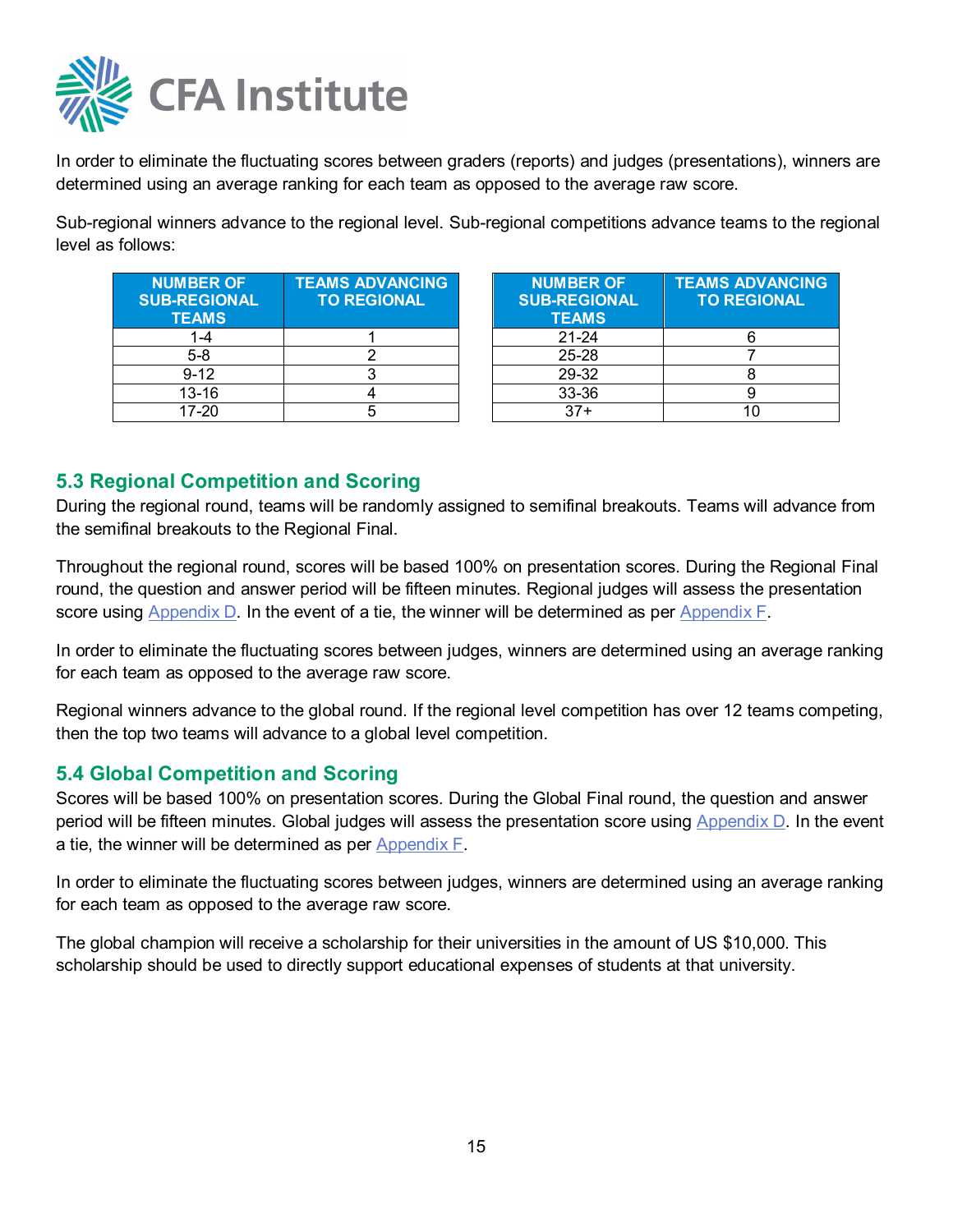

# **Appendix A – Written Report Guidelines**

Each team must prepare a written research report on the subject company chosen by the local host. Teams may use their industry mentor or faculty advisor as resources but may not enlist the help of any other professionals in writing the actual report.

The written report must

- be no longer than 10 pages (not including the front cover page provided by CFA Institute) on A4-sized paper (210 mm × 297 mm, 8.27" × 11.69"), although you may include an appendix no longer than 10 A4-sized pages;
- be properly cited using a generally accepted citation system. Generally accepted citation systems include, but are not limited to, the Chicago Manual of Style, the Harvard referencing system, and MLA (Modern Language Association) style.
- include the following information in a header on the first page:
	- o Company name
	- o Exchange
	- o Ticker symbol
	- o Sector/Industry
	- $\circ$  Recommendation (buy/sell/hold)<br> $\circ$  Current price (as of date)
	- o Current price (as of <u>\_\_</u> date)<br>○ Target price (% increase/dec
	- Target price (% increase/decrease)
- contain only publicly available information;
- be the original work of the team members;
- be prepared from the perspective of an independent research analyst:
- be submitted to the local-level host by the deadline established by the host;
- include the front cover provided by CFA Institute with the information in highlighted text filled in (teams must not alter any other part of the cover page, including the CFA Institute logo); and
- contain (but not limited to\*) the following sections:
	- $\circ$  Business description<br> $\circ$  Industry overview and
	- Industry overview and competitive positioning
	- o Investment summary
	- o Valuation
	- o Financial analysis
	- o Investment risks
	- o Environmental, social, and governance

\*You may also include other headings for important information not otherwise covered in the previously listed sections.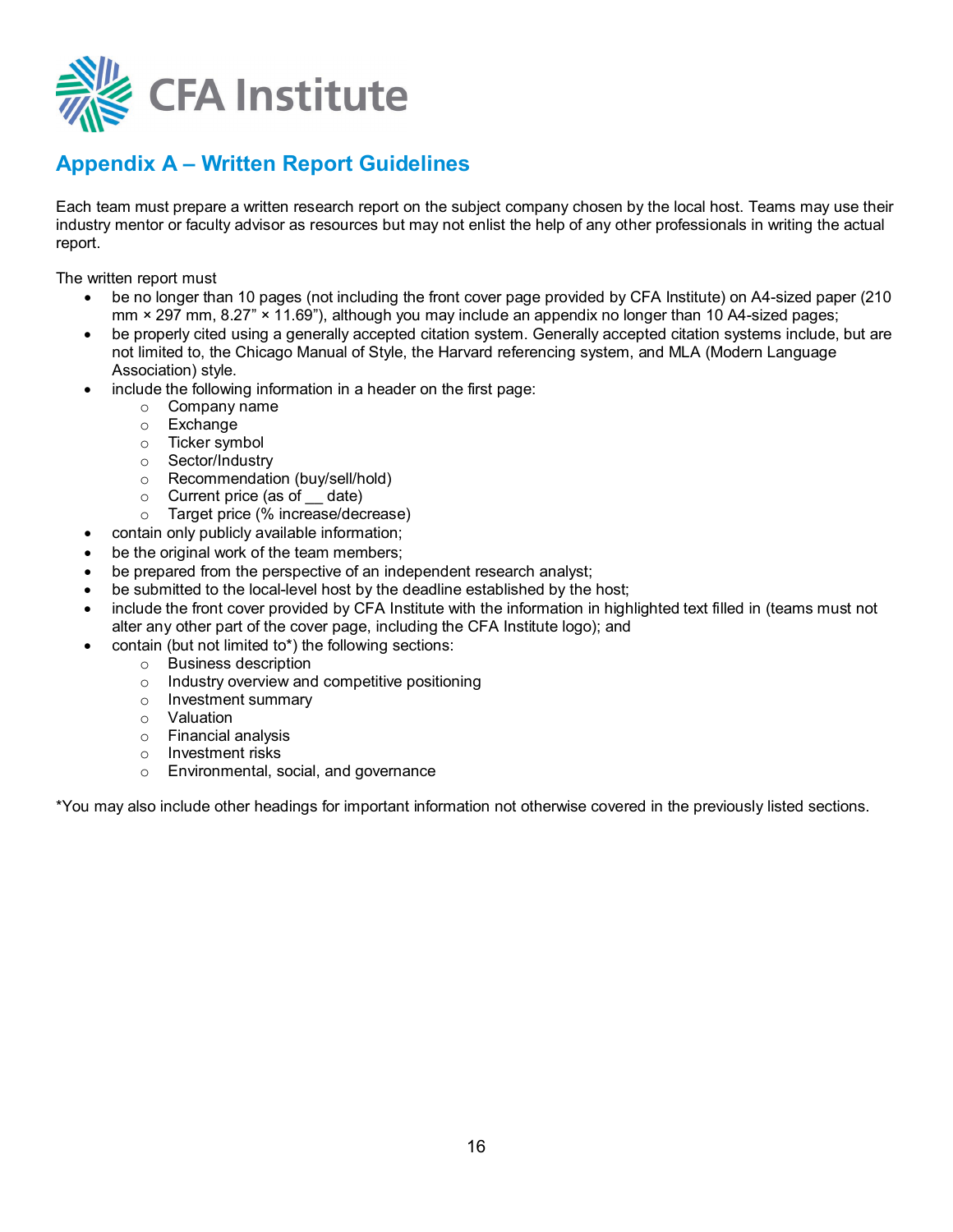

# <span id="page-16-0"></span>**Appendix B – Written Report Cover with Disclosure**



# **CFA Institute Research Challenge hosted by/in Local Challenge (e.g., CFA Society Virginia, CFA Society Thailand, etc.) Team Name**

The CFA Institute Research Challenge is a global competition that tests the equity research and valuation, investment report writing, and presentation skills of university students. The following report was prepared in compliance with the Official Rules of the CFA Institute Research Challenge, is submitted by a team of university students as part of this annual educational initiative and should not be considered a professional report.

## **Disclosures:**

#### **Ownership and material conflicts of interest**

The author(s), or a member of their household, of this report **[holds/does not hold]** a financial interest in the securities of this company. The author(s), or a member of their household, of this report **[knows/does not know]** of the existence of any conflicts of interest that might bias the content or publication of this report. **[The conflict of interest is...]** 

#### **Receipt of compensation**

Compensation of the author(s) of this report is not based on investment banking revenue.

#### **Position as an officer or a director**

The author(s), or a member of their household, does not serve as an officer, director, or advisory board member of the subject company.

#### **Market making**

The author(s) does not act as a market maker in the subject company's securities.

#### **Disclaimer**

The information set forth herein has been obtained or derived from sources generally available to the public and believed by the author(s) to be reliable, but the author(s) does not make any representation or warranty, express or implied, as to its accuracy or completeness. The information is not intended to be used as the basis of any investment decisions by any person or entity. This information does not constitute investment advice, nor is it an offer or a solicitation of an offer to buy or sell any security. This report should not be considered to be a recommendation by any individual affiliated with **[society name]**, CFA Institute, or the CFA Institute Research Challenge with regard to this company's stock.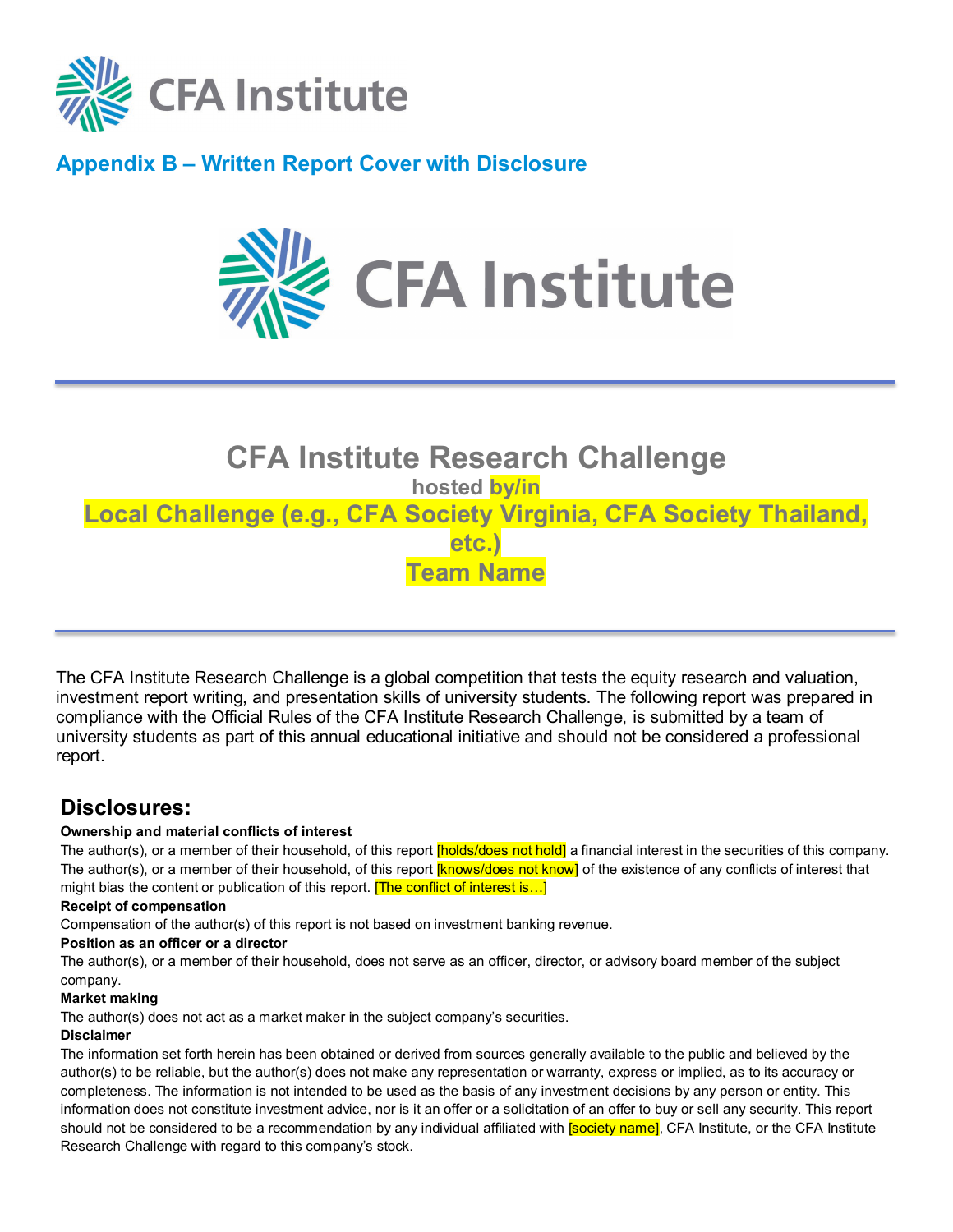

# <span id="page-17-0"></span>**Appendix C – Research Report Evaluation Form**

# **Research Report Evaluation Form**

| <b>SECTION</b>                                                   | <b>MAXIMUM</b><br><b>POINTS</b> | <b>COMMENTS</b> |
|------------------------------------------------------------------|---------------------------------|-----------------|
| <b>Business Description</b>                                      | 5                               |                 |
| <b>Industry Overview &amp;</b><br><b>Competitive Positioning</b> | 10                              |                 |
| <b>Investment Summary</b>                                        | 15                              |                 |
| Valuation                                                        | 20                              |                 |
| <b>Financial Analysis</b>                                        | 20                              |                 |
| <b>Investment Risks</b>                                          | 15                              |                 |
| Environmental, Social,<br>Governance                             | 15                              |                 |
| <b>Total</b>                                                     | 100                             |                 |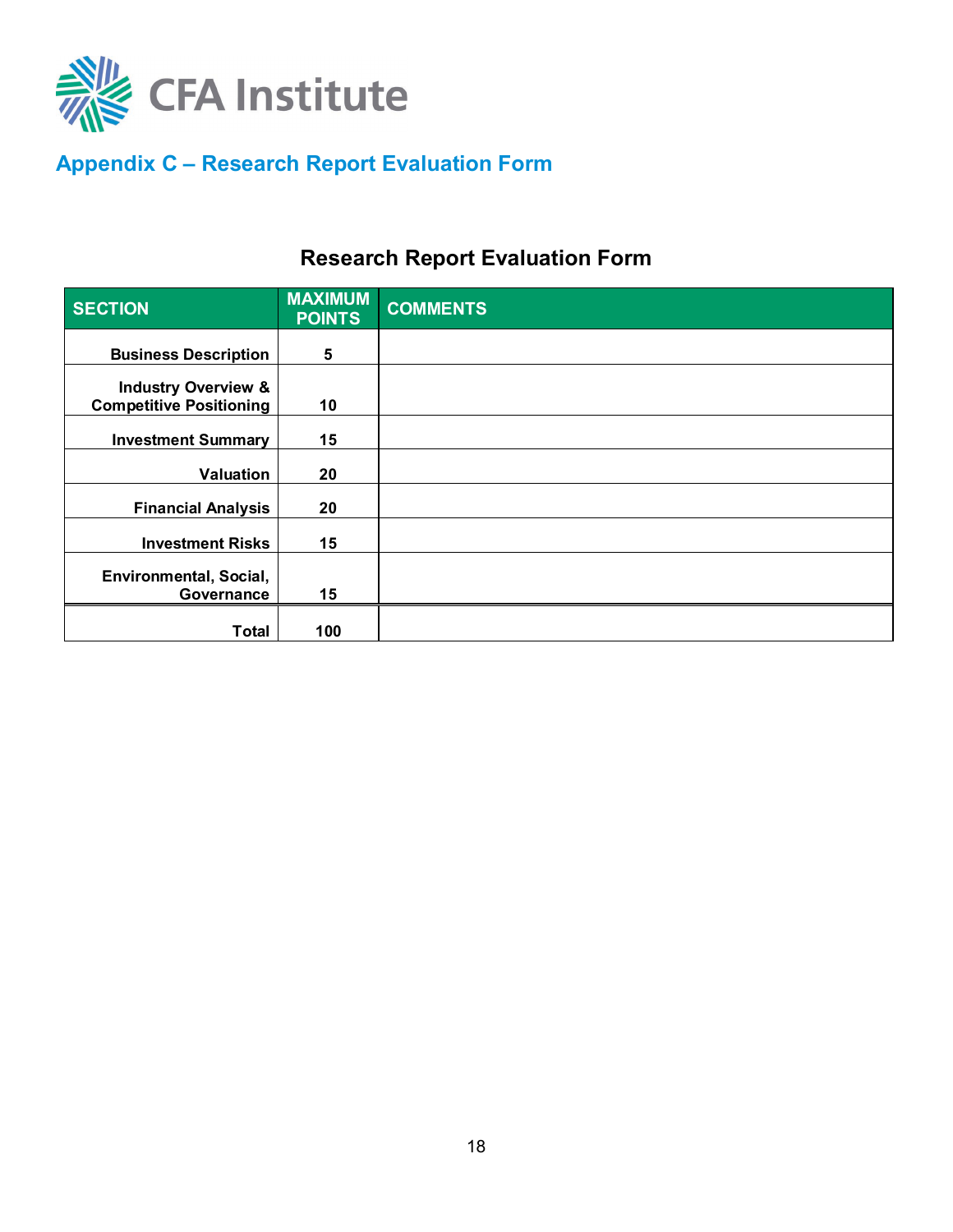

# <span id="page-18-0"></span>**Appendix D – Local, Regional, and Global Presentation Scoring Sheet**

**CFA Institute Research Challenge Presentation Scoring Sheet**

**Team: Judge:**

| <b>CRITERIA</b>                                                                                                                                                                                                     | <b>MAXIMUM</b><br><b>POINTS</b> | <b>POINTS</b> | <b>COMMENTS</b> |
|---------------------------------------------------------------------------------------------------------------------------------------------------------------------------------------------------------------------|---------------------------------|---------------|-----------------|
| <b>Financial Analysis</b><br>How thorough was their analysis of the<br>industry, company, and competitors?                                                                                                          | 20                              |               |                 |
| <b>Valuation</b><br>Were the valuation methodologies<br>appropriate and detailed?                                                                                                                                   | 20                              |               |                 |
| <b>Environmental, Social, and Governance</b><br>Did the analysis thoroughly incorporate<br>conservation of the natural world,<br>consideration of people and relationships,<br>and standards for running a company? | 10                              |               |                 |
| <b>Presentation</b><br>How effective/convincing was their<br>presentation? Was it logical and did the<br>facts support the recommendation?                                                                          | 20                              |               |                 |
| <b>Question &amp; Answer</b><br>Were they able to answer the questions<br>effectively and with confidence?                                                                                                          | 20                              |               |                 |
| <b>Team Involvement</b><br>Team involvement in the<br>presentation/questions and answers                                                                                                                            | 5                               |               |                 |
| <b>Materials</b><br>Quality of slides                                                                                                                                                                               | 5                               |               |                 |
| <b>Total</b>                                                                                                                                                                                                        | 100                             |               |                 |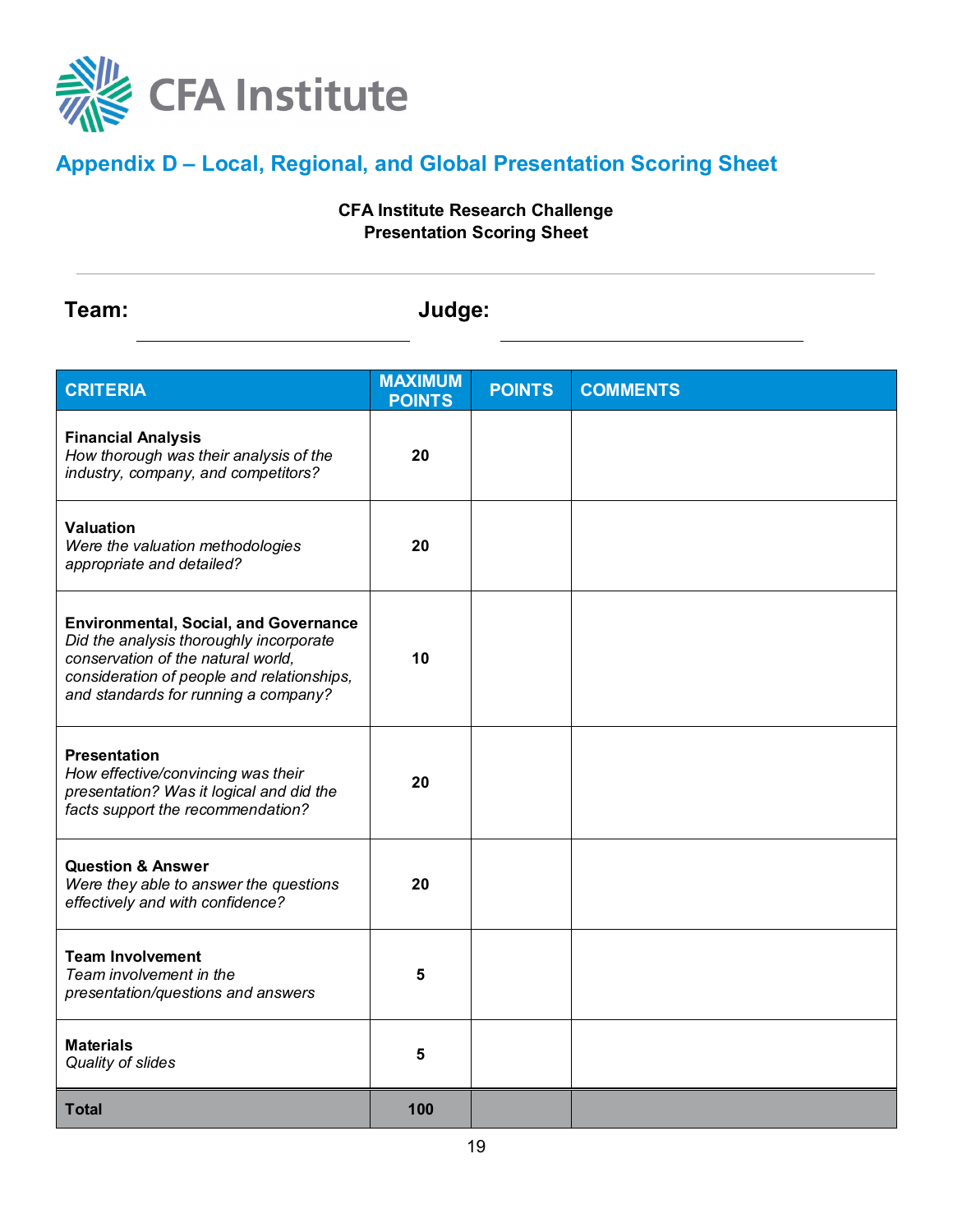

# <span id="page-19-0"></span>**Appendix E – Sub-Regional Presentation Scoring Sheet**

**CFA Institute Research Challenge Presentation Scoring Sheet**

**Team: Judge:**

| <b>CRITERIA</b>                                                                                                                                                                                                     | <b>MAXIMUM</b><br><b>POINTS</b> | <b>POINTS</b> | <b>COMMENTS</b> |
|---------------------------------------------------------------------------------------------------------------------------------------------------------------------------------------------------------------------|---------------------------------|---------------|-----------------|
| <b>Financial Analysis</b><br>How thorough was their analysis of the<br>industry, company, and competitors?                                                                                                          | 20                              |               |                 |
| <b>Valuation</b><br>Were the valuation methodologies<br>appropriate and detailed?                                                                                                                                   | 20                              |               |                 |
| <b>Environmental, Social, and Governance</b><br>Did the analysis thoroughly incorporate<br>conservation of the natural world,<br>consideration of people and relationships,<br>and standards for running a company? | 10                              |               |                 |
| <b>Presentation</b><br>How effective/convincing was their<br>presentation? Was it logical and did the<br>facts support the recommendation?                                                                          | 20                              |               |                 |
| <b>Team Involvement</b><br>Team involvement in the presentation                                                                                                                                                     | 5                               |               |                 |
| <b>Materials</b><br>Quality of slides                                                                                                                                                                               | 5                               |               |                 |
| <b>Total</b>                                                                                                                                                                                                        | 80                              |               |                 |